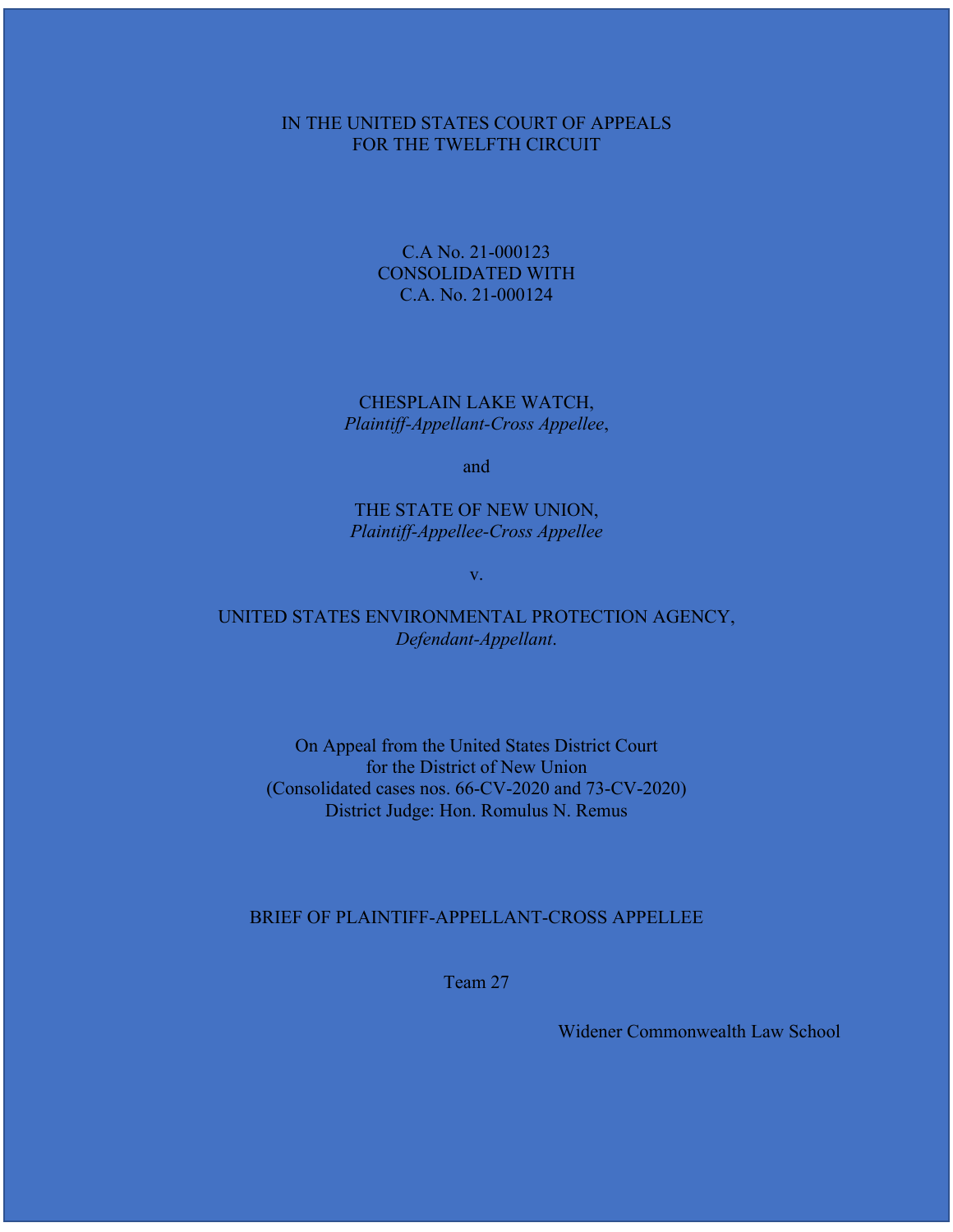# TABLE OF CONTENTS

| THE COURT SHOULD FIND THAT THE EPA'S DETERMINATION TO REJECT<br>L.<br>THE NEW UNION CHESAPLAIN WATERSHED PHOSPHOUS TMDL AND ADOPT                                                                 |
|---------------------------------------------------------------------------------------------------------------------------------------------------------------------------------------------------|
| The Court should find that no benefit would be derived from further factual<br>А.                                                                                                                 |
| The Court should find that delayed review will cause severe hardship for the<br>В.<br>regulated parties because the EPA's action constitutes a direct legal harm under the                        |
| The Court should find that the judicial intervention would not interfere with further<br>administrative action because the EPA's approval of an implementation plan                               |
| THE THE COURT SHOULD FIND THAT THE EPA'S INTERPRETATION OF<br>$\Pi$ .<br>TOTAL MAXIMUM DAIL LOAD IS APPROPRIATE BECAUSE CHEVRON<br>DEFERENCE APPLIES AND THE EPA CONSTRUCTION IS PERMISSIBLE.  13 |
| A. The Court should find that "total" is ambiguous as it is used in TMDL because it is<br>not defined by CWA 303(d) and a narrower definition of the term "total" would                           |
| B. The Court should find that the EPA interpretation of TMDL is not arbitrary and<br>capricious because it is consistent with Congressional intent and CWA 303(d) is not                          |
| III. THE THE COURT SHOULD FIND THAT THE EPA'S ADOPTION OF A TMDL<br>BASED ON PHASED ANNUAL POLLUTION LOADING REDUCTIONS VIOLATES                                                                  |
| A. The Court should find that "daily" is unambiguous as used in TMDL because it has a                                                                                                             |
| B. The Court should find that the EPA interpreation of "daily" is arbitrary and capricious                                                                                                        |
| IV. THE THE COURT SHOULD FIND THE EPA'S ADOPTION OF A CREDIT FOR<br>ANTICIPATED BMP POLLUTION REDUCTIONS TO BE ARBITRARY AND<br>CAPRICIOUS BECAUSE THERE IS NO ASSURANCE OF BMP                   |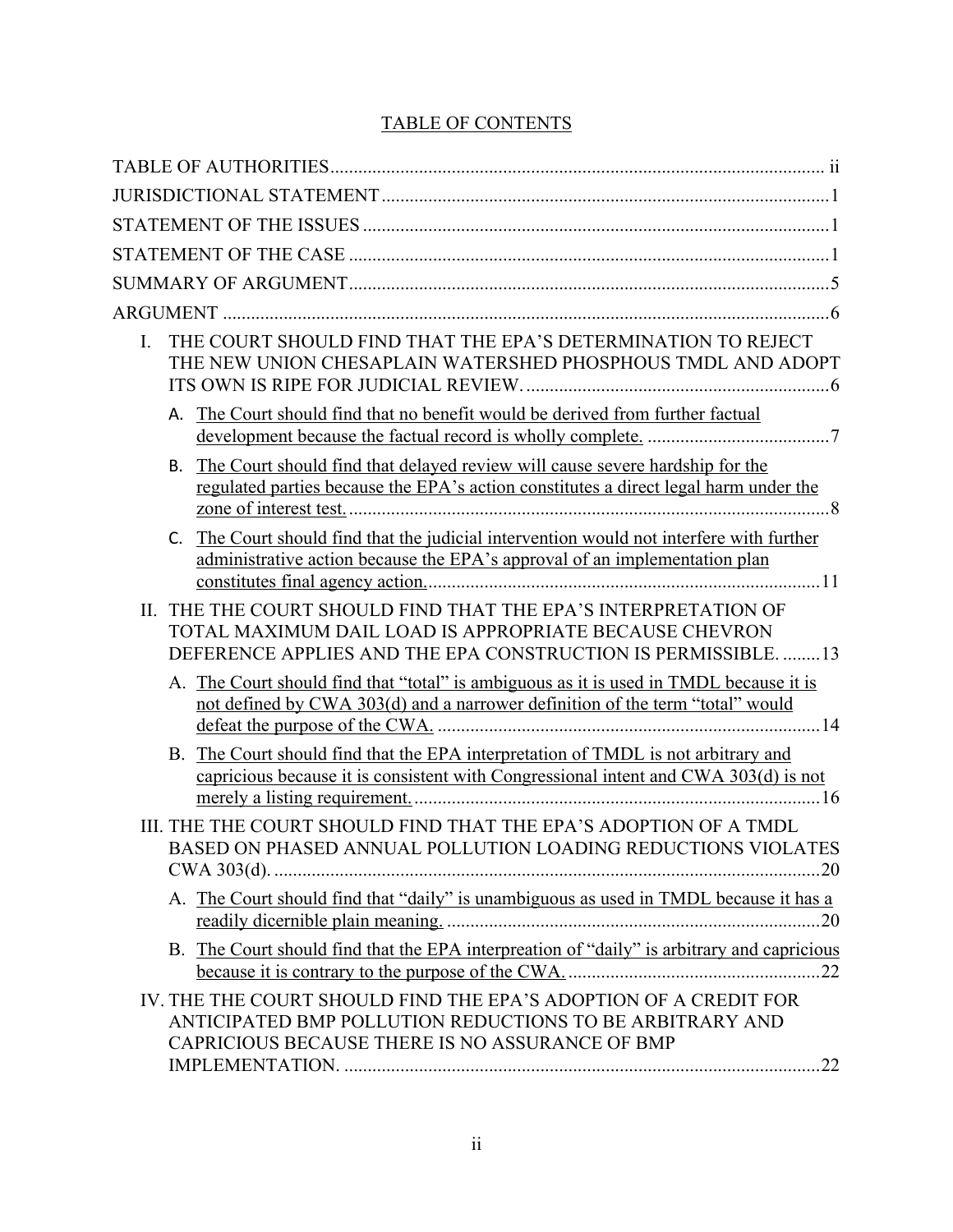| A. The Court should find the EPA adoption of a credit for anticipated BMP reductions is |                                                                                        |  |
|-----------------------------------------------------------------------------------------|----------------------------------------------------------------------------------------|--|
|                                                                                         | arbitrary and capricious because it consitutes an unexplained inconsistency with prior |  |
|                                                                                         |                                                                                        |  |
|                                                                                         | B. The Court should find that the EPA adoption of a credit for anticipated BMP         |  |
|                                                                                         | reductions is arbitrary and capricious because the decision was not supported by       |  |
|                                                                                         |                                                                                        |  |
|                                                                                         |                                                                                        |  |
|                                                                                         |                                                                                        |  |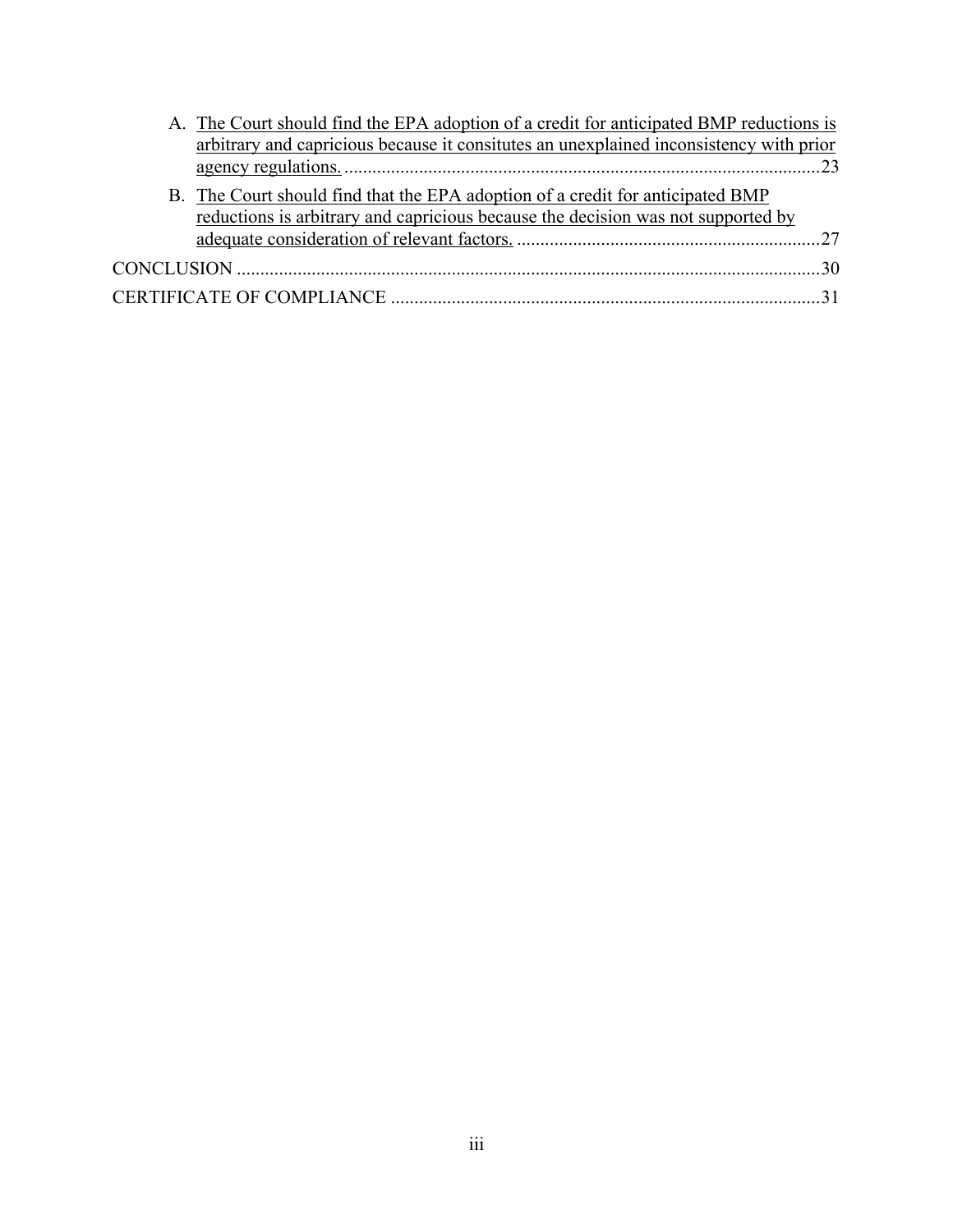### TABLE OF AUTHORITIES

### **Statutes & Rules**

5 U.S.C. § 702 5 U.S.C. § 704 5 U.S.C. § 706 33 U.S.C. § 1251 33 U.S.C. § 1311 33 U.S.C. § 1313

### **Federal Cases**

*Abbott Laboratories v. Gardner*, 387 U.S. 136 (1967) *Am. Petroleum Inst. v. Knecht*, 456 F. Supp. 889 (C.D. Cal. 1978) *American Farm Bureau Federation v. U.S. E.P.A.,* 792 F.3d 281 (2015) *Anacostia Riverkeeper, Inc. v. Jackson*, 798 F. Supp. 2d 210 (D.D.C. 2011) *Assn. of Flight Attendants-CWA, AFL-CIO v. Huerta*, 785 F.3d 710 (D.C. Cir. 2015) *Bennett v. Spear*, 520 U.S. 154 (1997) *Bowles v. Seminole Rock & Sand Co.,* 325 U.S. 410 (1945) *Burlington Truck Lines, Inc. v. U.S.,* 371 U.S. 156 (1962) *Califano v. Sanders*, 430 U.S. 99 (1977) *Chevron, U.S.A., Inc. v. Nat. Resources Def. Council, Inc*., 467 U.S. 837 (1984) *Christopher v. SmithKline Beecham Corp.,* 567 U.S. 142 (2012) *City of Kennett, Missouri v. E.P.A.,* 887 F.3d 424 (2018) *Dept. of Com. v. New York*, 139 S. Ct. 2551 (2019) *Encino Motorcars, LLC v. Navarro*, 136 S.Ct. 2117 (2016) *Engine Mfrs. Ass'n v. EPA*, 88 F.3d 1075 (D.C. Cir. 1996) *F.C.C. v. Fox TV Stations, Inc.*, 556 U.S. 502 (2009) *Friends of Earth, Inc. v. E.P.A.*, 446 F.3d 140, 146 (C.A.D.C., 2006) *Friends of Wild Swan v. U.S. Env't Prot. Agency*, 74 F. App'x 718 (9th Cir. 2003) *Kisor v. Wilkie*, 139 S. Ct. 2400 (2019) *MCI Telecomms. Corp. v. AT&T Co.,* 512 U.S. 218 (1994) *Motor Veh. Mfrs. Ass'n of U.S., Inc. v. State Farm Mut. Auto. Ins. Co.,* 463 U.S. 29 (1983) *Nat. Resources Def. Council, Inc. v. Muszynski*, 268 F.3d 91 (2d Cir. 2001) *Natl. Ass'n of Home Builders v. Defs. of Wildlife*, 551 U.S. 644 (2007) *Ohio Forestry Ass'n., Inc. v. Sierra Club*, 523 U.S. 726 (1998) *Pronsolino v. Marcus*, 91 F. Supp.2d 1337 (N.D. Cal 2000) *Reg'l Rail Reorganization Act Cases*, 419 U.S. 102 (1974) *Tennessee Valley Auth. v. Hill*, 437 U.S. 153 (1978) *United States v. Los Angeles & Salt Lake R. Co.*, 273 U.S. 299 (1927) *Whitman v. Am. Trucking Associations*, 531 U.S. 457 (2001)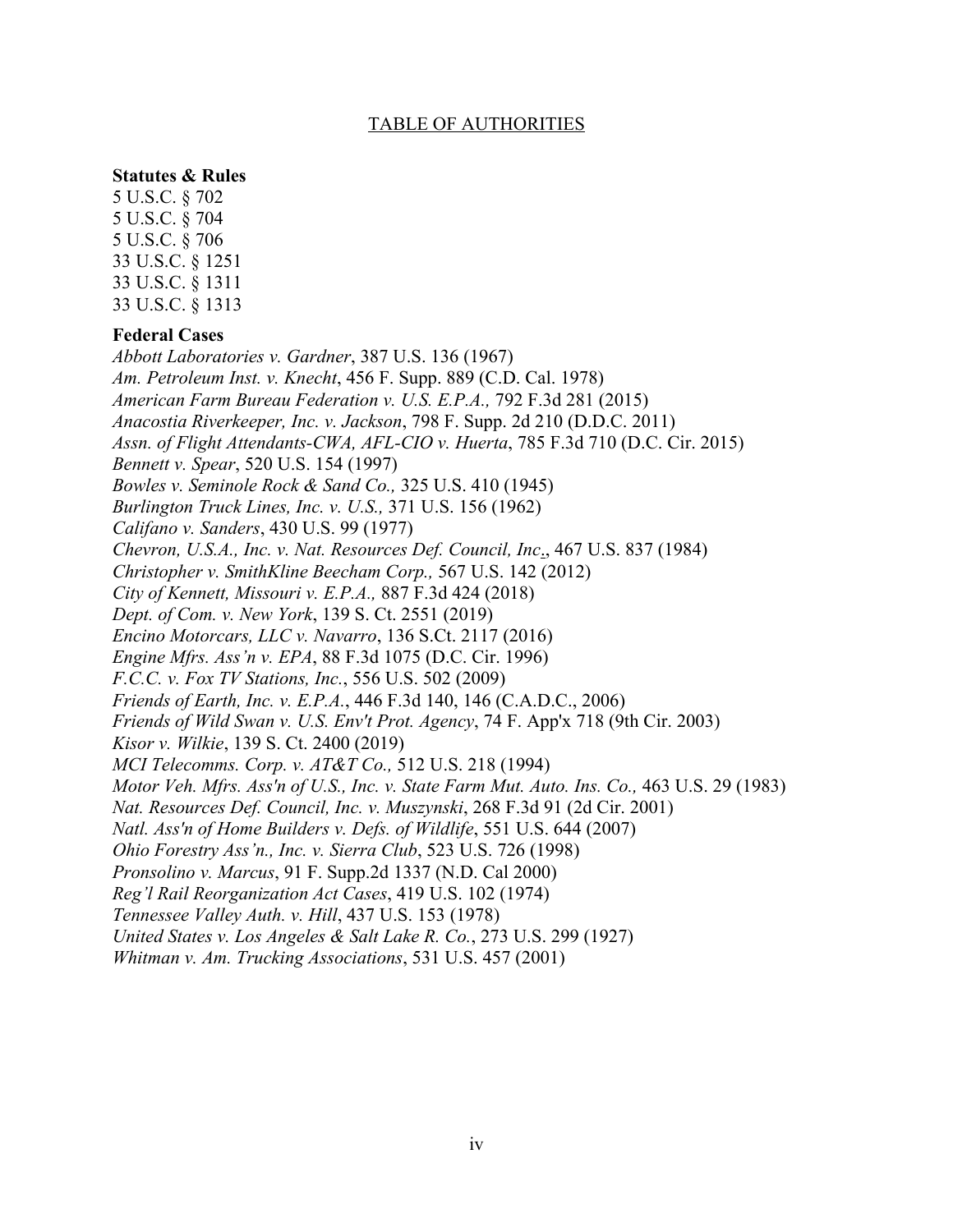#### JURISDICTIONAL STATEMENT

On January 14th, the State of New Union sued the United States Environmental Protection Agency ("EPA"). (*R. at 10*). On February 14th, Chesaplain Law Watch ("CLW") sued the EPA. (*R. at 10*). CLW, the State of New Union, and the EPA each filed a timely Notice of Appeal. (*R. at 2*). CLW, New Union, and EPA appealed the Order of the United States District Court for the District of New Union dated September 1st, 2021. (*R. at 2*). The district court asserted jurisdiction under the judicial review provisions of the Administrative Procedure Act, APA § 702 as well as federal jurisdiction under 28 U.S.C. § 1331. (*R. at 10*). EPA timely lodged the administrative record with the Court on July 1, 2020. the same date that the cases were consolidated. (*R. at 10*).

#### STATEMENT OF THE ISSUES

I. Under the ripeness doctrine, is the EPA's determination to reject New Union's TMDL proposal and implement its own ripe for judicial review?

II. Under *Chevron* deference, is the EPA interpretation of "total" an appropriate definition?

III. Under the CWA, does the EPA's definition of "daily" in TMDL violate §303(d)?

IV. Under EPA regulations, is the adoption of a credit for anticipated BMP pollution arbitrary and capricious or an abuse of discretion?

### STATEMENT OF THE CASE

Prior to excessive pollution in the latter half of the 20th century, Lake Chesaplain ("Lake") was a prime location for lakefront vacation communities and recreational activities such as camping, fishing, boating, hiking, and the public beach. (*R. at 7*). Notably, the Lake's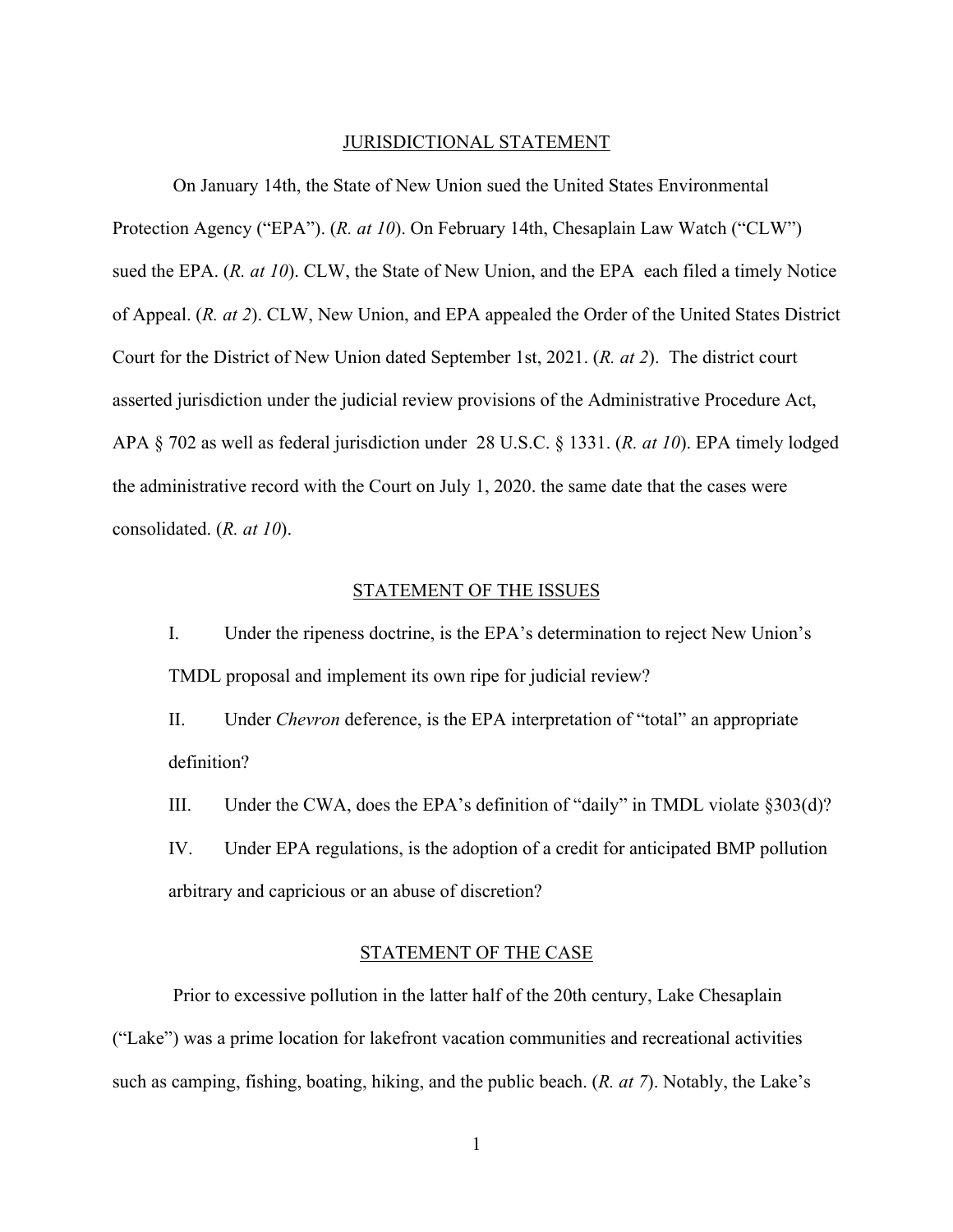"clear waters attracted recreational boaters and fishers from the entire mid-north region of the county, as well as supporting the [lake's] vacation communities." (*R. at 7*).

Regrettably, agricultural developments in the 1990's led to the construction of ten concentrated animal feeding operations ("CAFOs"), a slaughterhouse, and residential homes. (*R. at 7*). These developments, combined with the existing sewage treatment plant, caused large amounts of phosphorous-ridden excrement to be deposited in the Lake. (*R. at 7*). Consequently, phosphorus levels in the lake skyrocketed. (*R. at 7*). High levels of phosphorus caused rapid algae growth and a rapid decrease in the Lake's dissolved oxygen ("DO") levels, which in turn decreased the lake's fish population and rendered the waters unsuitable for public use. (*R. at 7*). As a result, the State of New Union ("New Union") suffered significant economic loss. (*R. at 7*). In an attempt to save the lake and ultimately, the community at-large, the Chesaplain Lake Chesaplain Study Commission ("the Chesaplain Commission") was established in 2008 to conduct scientific research and the Division of Fisheries and Environmental Control ("DOFEC") to adopt water quality criteria for the lake. (*R. at 8*). Following the Chesaplain Commission's extensive findings, which identified phosphorus as the source of the lake's depraved condition, DOFEC adopted water quality criteria for lake Chesaplain, a designated Class AA water, of 0.014 mg/l in 2014. (*R. at 8*). Finding that standard, along with "water quality criteria for DO, odors, and water clarity," to be violated, the DOFEC submitted Lake Chesaplain to the Environmental Protection Agency ("EPA") as an impaired water in 2014. (*R. at 8*). The Chesaplain Commission issued a supplemental report in 2016, which identified sources of phosphorus in the Lake in 2015 and "calculated the maximum phosphorus loadings consistent with achieving a 0.014 mg/l phosphorus standard [as 120 metric tons ("mt").]" (*R. at 8*).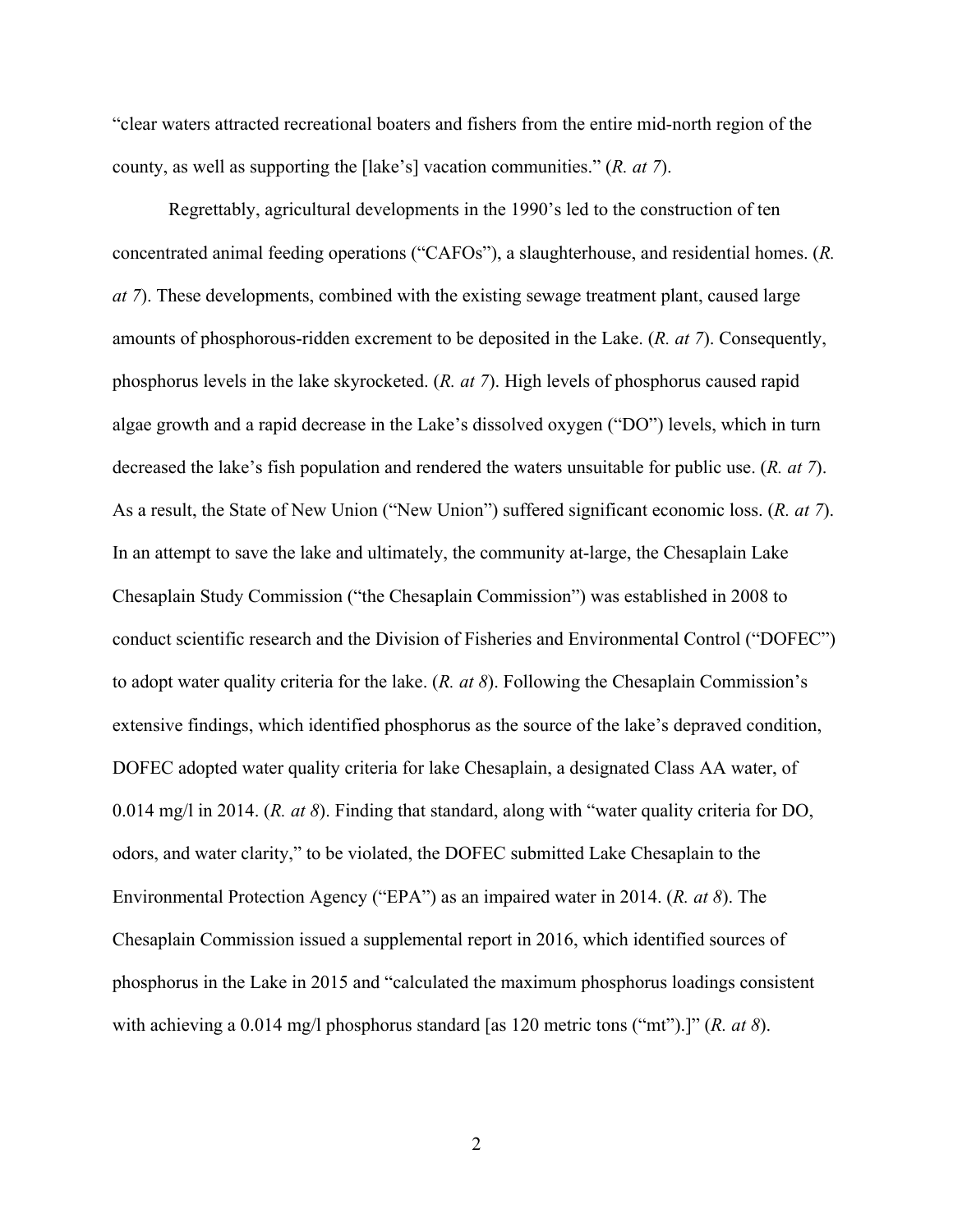Specifically, the Chesaplain Commission concluded the Sewage Treatment Plant and Slaughterhouse – both point sources – collectively contributed 61.9/180 mt of total phosphorus in the Lake. (*R. at 8*). Neither point source identified by the Chesaplain Commission is currently subject to phosphorus permit limits pursuant to EPA guidelines. (*R. at 9*). The Sewage Treatment Plant discharges directly into the Lake and is subject to a Clean Water Act ("CWA") point source permit. (*R. at 7*). The Sewage Treatment Plant's permit expired in November 2018 and "has not yet been reissued." (*R. at 10*). Similarly, the Slaughterhouse discharges directly into the New Union River, subject to a CWA National Pollutant Discharge Elimination System ("NPDES") permit. (*R. at 7*). The Slaughterhouse's permit expired in February 2019 and has not yet been reissued. (*R. at 10*).

Additionally, the Chesaplain Commission concluded manure spreading from Certified Animal Feeding Operations ("CAFOs"), other agricultural sources, and septic tank inputs--nonpoint sources--contributed 85.8/180 mt of total phosphorus in the Lake. (*R. at 9*). Despite substantial contributions to phosphorus levels in the Lake both directly and through groundwater flows and surface runoff, the CAFOs are labelled "non-discharging" under the EPA and thus are "exempt from permitting requirements" under the EPA. (*R. at 7, 9*). Similarly, private septic systems are "exempt from CWA permitting as discharges to groundwater rather than surface water." (*R. at 9*). However, CAFOs are subject to permits under a state statute "providing for New Union Agricultural Commission review and approval of site-specific nutrient management plans for the application of liquid manure waste to fields." (*R. at 7*). Finally, natural sources – neither point sources nor nonpoint sources – contributed 32.3/180 mt of phosphorus in the Lake. (*R. at 9*).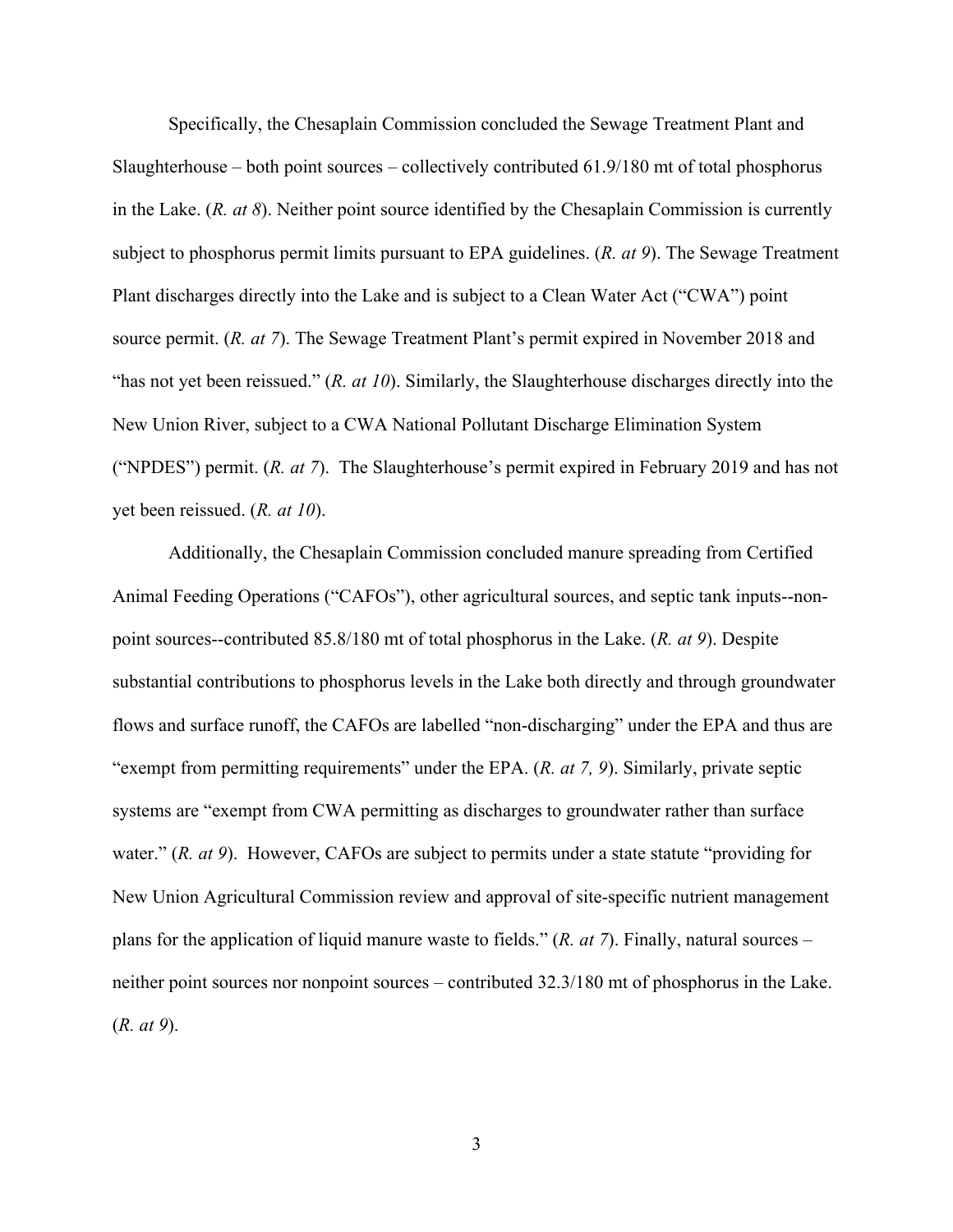Unfortunately, the DOFEC neglected to include a total maximum daily load ("TMDL") for the Lake with its submission and, further, the EPA neglected to establish a TMDL. (*R. at 8*). Accordingly, Chesaplain Lake Watch threatened to sue both the State and EPA for failure to establish a TMDL. (*R. at 8*). In response, DOFEC commenced the rulemaking process (*R. at 8*). In 2017, DOFEC "publicly noticed a proposal to implement the TMDL." (*R. at 9*). The DOFEC's proposed TMDL consisted of a phased reduction of phosphorus over five years through regulation of both point and nonpoint sources. (*R. at 9*). Under the DOFEC's original TMDL, point sources would be reduced by permit-limits and nonpoint sources would be reduced through Best Management Practices programs ("BMPs"). (*R. at 9*).

While the Chesplain Commission's scientific findings remained unchallenged, the DOFEC's proposed TMDL proved highly controversial. (*R. at 9*). Residential homeowners objected to "expensive septic tank maintenance," point source emitters objected to "expensive phosphorus treatment system," and Chesaplain Lake Watch objected to requirements on nonpoint source reduction and claimed that "New Union lacked the statutory authority to impose and enforce such BMPs against agricultural sources." (*R. at 9, 10*). Finally, CAFO's "objected to the possible imposition of BMPs on their operations and argued to DOFEC that EPA lacked the statutory authority to require implementation of loading limits against nonpoint sources." (*R. at 10*).

In July of 2019, the DOFEC adopted a TMDL consistent with the CAFO's position, which EPA immediately rejected. (*R. at 10*). Then, following notice and comment, the EPA adopted DOFEC's initial TMDL proposal, The "Chesaplain Watershed Implementation Plan" ("CWIP"), "consisting of a 35% reduction of annual phosphorus discharges by both point point and nonpoint sources phased in over five years, to be implemented through permit controls on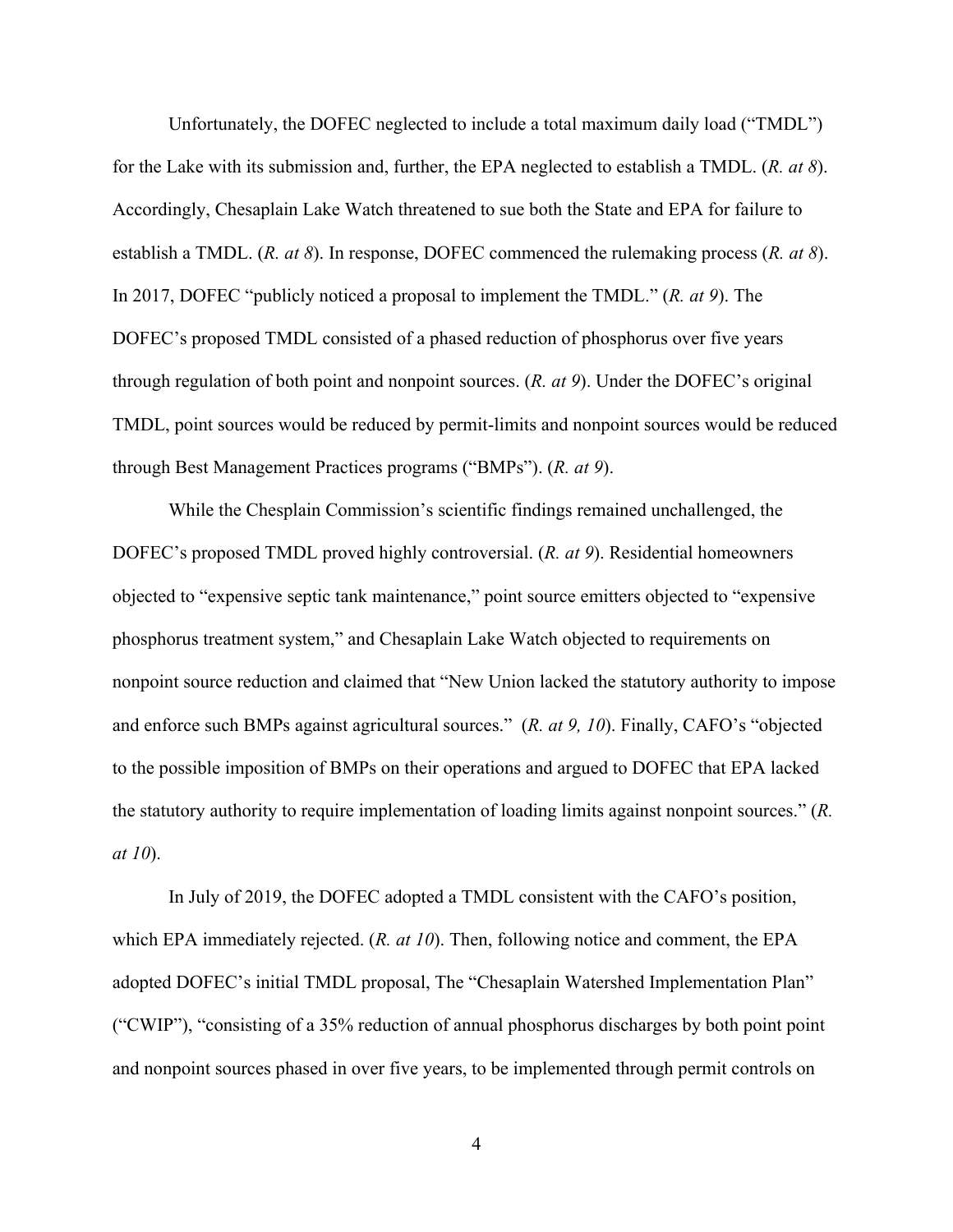point sources and BMP requirements for nonpoint sources." (*R. at 10*). The CWIP was silent as to enforcement of BMPs and included only scientific research and public comments initially before DOFEC. (*R. at 10*).

#### SUMMARY OF ARGUMENT

First, the Court should find that the EPA's determination to reject New Unions proposed TMDL and implement its own is right for judicial review because the Court would not benefit from further factual development, delayed review would cause hardship to the regulated parties, and judicial intervention would not inappropriately interfere with administrative action. No benefit would be derived from further factual findings because the factual record is complete. Delayed review would cause hardship to the regulated parties because they will suffer a direct legal harm pursuant to the zone of interest test as a result of the EPA's action. Judicial intervention would not inappropriately interfere with administrative action because the EPA's adoption of a TMDL constitutes final agency action.

Second, the Court should find that the EPA's decision to reject New Union's TMDL interpretation in favor of its own is appropriate because *Chevron* deference applies, and the EPA's interpretation was permissible. *Chevron* applies because the EPA administers the CWA and the word "total" is not clearly defined by the statute. The EPA's interpretation of TMDL is permissible because it is not arbitrary and capricious, and it is consistent with the Congressional content of the CWA.

Third, the Court should find that the EPA interpretation of "daily" in TMDL violates CWA section 303(d). *Chevron* deference should not apply to this agency interpretation because "daily" is unambiguous as used in the CWA. Furthermore, if a court were to give *Chevron* deference, it should reject the agency's interpretation as arbitrary and capricious because it is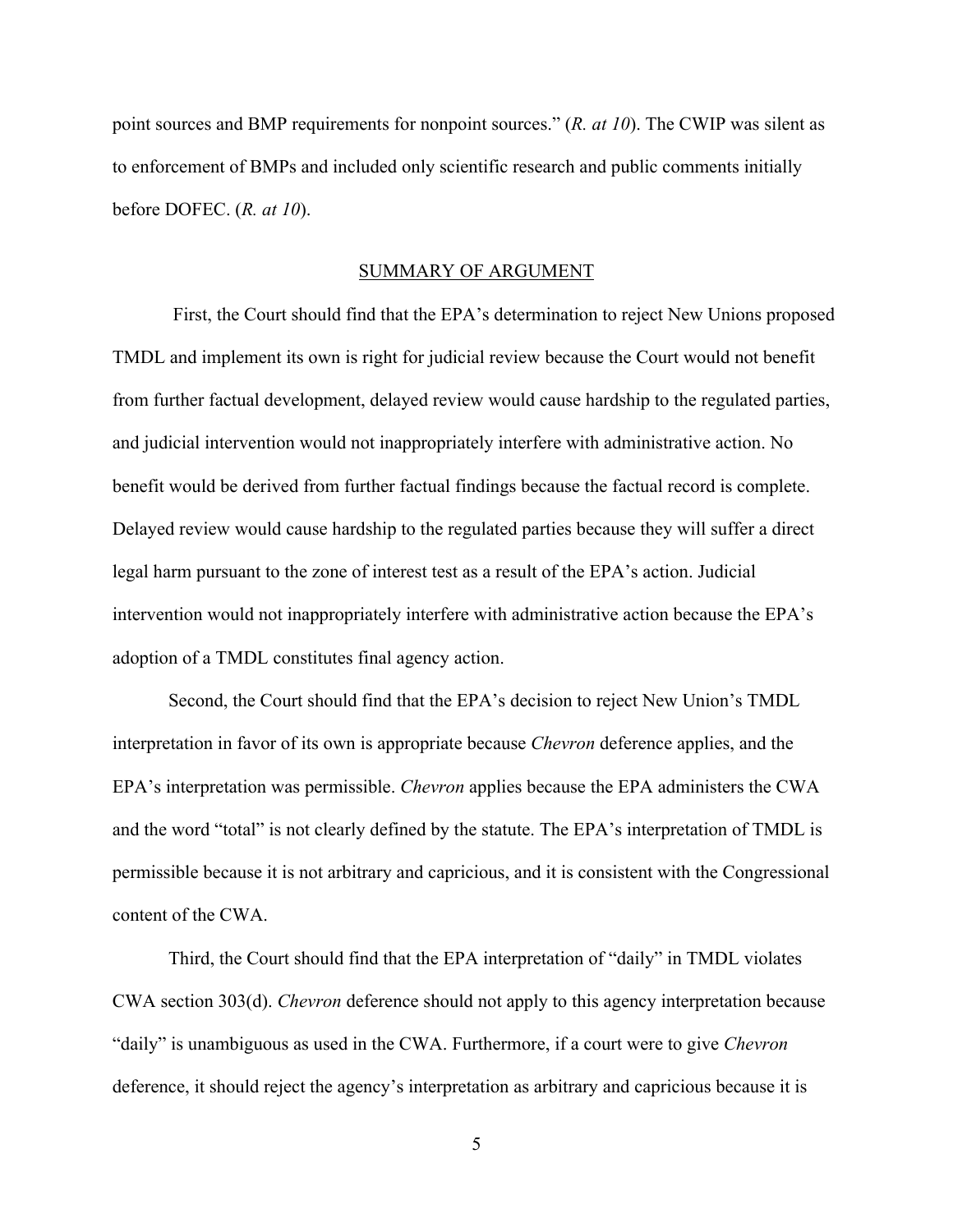inconsistent with the Congressional intent of the CWA, and the EPA's interpretation would create absurdity.

Lastly, the Court should find that the EPA's decision to provide credits for anticipated BMP reductions is arbitrary and capricious because it is inexplicably inconsistent with prior agency policy and the EPA did not provide adequate rationale for its decision. This action constitutes an unexplained departure from previous policy because the plain meaning of 40 CFR § 130.2(i). Furthermore, the EPA did not provide adequate rationale for its decision because it did not articulate its findings and it failed to demonstrate that its decision would result in good policy.

### ARGUMENT

# I. THE COURT SHOULD FIND THAT THE EPA'S DETERMINATION TO REJECT THE NEW UNION CHESAPLAIN WATERSHED PHOSPHOROUS TMDL AND ADOPT ITS OWN IS RIPE FOR JUDICIAL REVIEW.

The ripeness doctrine serves the important purpose of permitting courts to review administrative policies where the adjudication is not premature and "an administrative decision has been formalized and its effects felt in a concrete way by the challenging parties." *Abbott Laboratories v. Gardner*, 387 U.S. 136, 148-149 (1967*), abrogated by Califano v. Sanders*, 430 U.S. 99 (1977). Thus, to protect parties from hardship, courts apply "injunctive and declaratory judgment remedies . . . to administrative determinations" that are "ripe" for judicial review. *Id*. at 148. An agency's decision is ripe for judicial review where: (1) courts would not "benefit from further factual development of the issues presented;" (2) "delayed review would cause hardship to the plaintiffs;" and (3) "judicial intervention would [not] inappropriately interfere with further administrative action." *Ohio Forestry Ass'n., Inc. v. Sierra Club*, 523 U.S. 726, 733 (1998). Fitness and hardship are weighed on a sliding scale, but each element must be satisfied, at least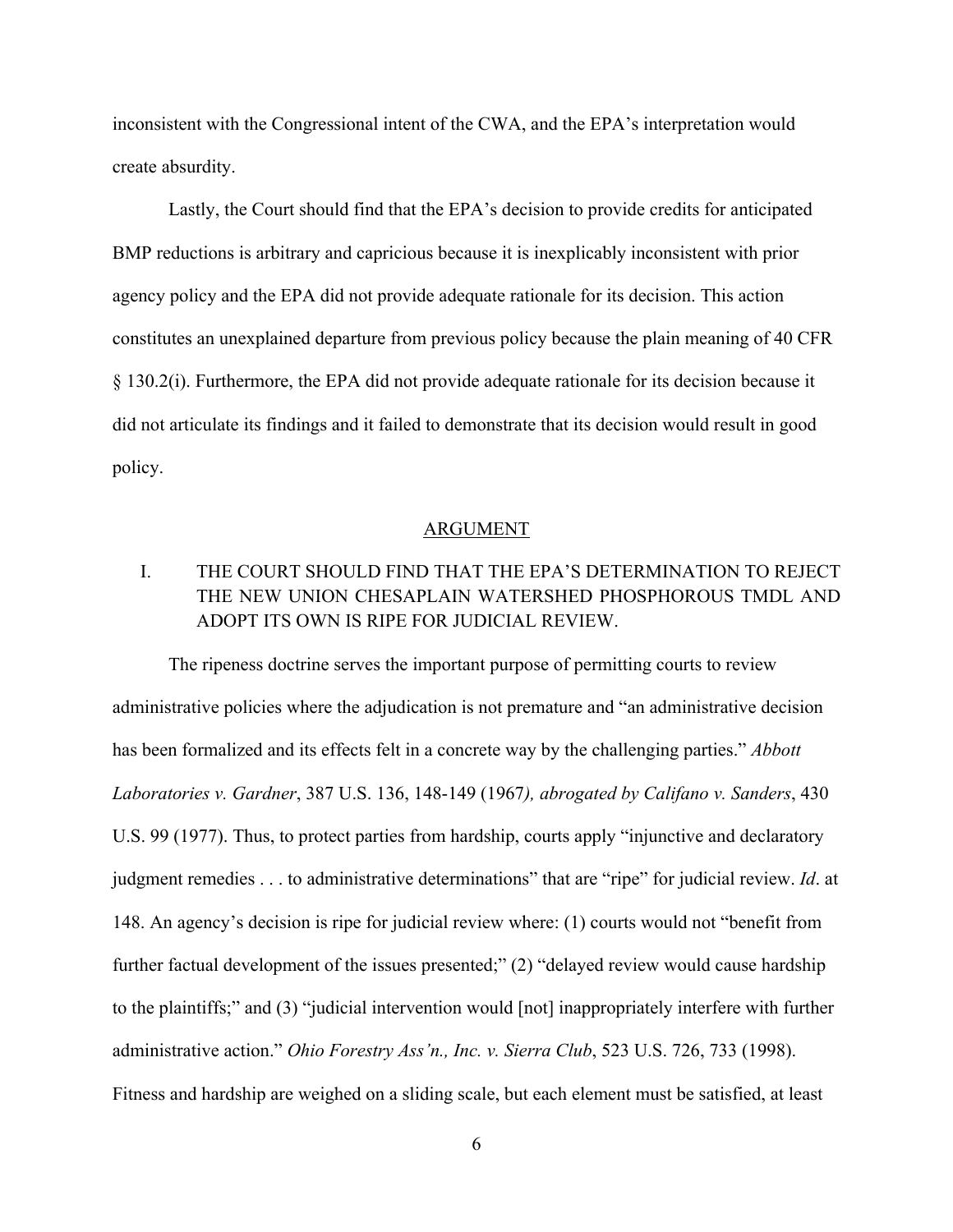minimally, for a claim to be ripe. *City of Kennett, Missouri v. E.P.A.,* 887 F.3d 424, 433 (2018). Finally, in evaluating ripeness, courts consider the current state of affairs and whether the situation now justifies review. *Id*.; *Reg'l Rail Reorganization Act Cases*, 419 U.S. 102, 140 (1974).

## A. The Court should find that no benefit would be derived from further factual development because the factual record is wholly complete.

Citing to *Arcadia*, the EPA erroneously alleges that this action is not justiciable under section 704 of the APA because plaintiffs did not exhaust administrative remedies. This logic fails for two reasons. First, under *McCarthy*, where an action involves an agency's bias, exhaustion of administrative remedies is not required for a claim to be ripe for review. Moreover, the authorities cited by the EPA are distinguishable from this case because unlike *Arcadia*, where impositions of TMDLs did not "require immediate changes in [p]laintiffs' conduct" due to a baseline monitoring period, here, as discussed below, implementation of any TMDL would immediately impose affirmative legal duties on plaintiffs. Accordingly, plaintiffs' claims are ripe for judicial review because the record is wholly complete and delayed judicial review would cause severe hardship to plaintiffs. *See Abbott Laboratories*, 387 U.S. at 149. Fitness primarily considers whether a case would benefit from further factual development. *Kennett*, 887 F.3d at 433. To determine whether an issue is fit for review, courts look to the "administrative record supporting the EPA's decision." *Id*. at 433.

An action is reviewable under section 704 of the APA where legal remedies have been exhausted. 5 U.S.C. §704 In evaluating the ripeness of the EPA's approval of a TMDL, the Eighth Circuit in *Kennett* determined that the fitness prong was met where the parties did not dispute the means of implementation of the TMDL and further, "[t]he upcoming permit must implement the TMDL by imposing limits on discharge consistency with the TMDL's wasteload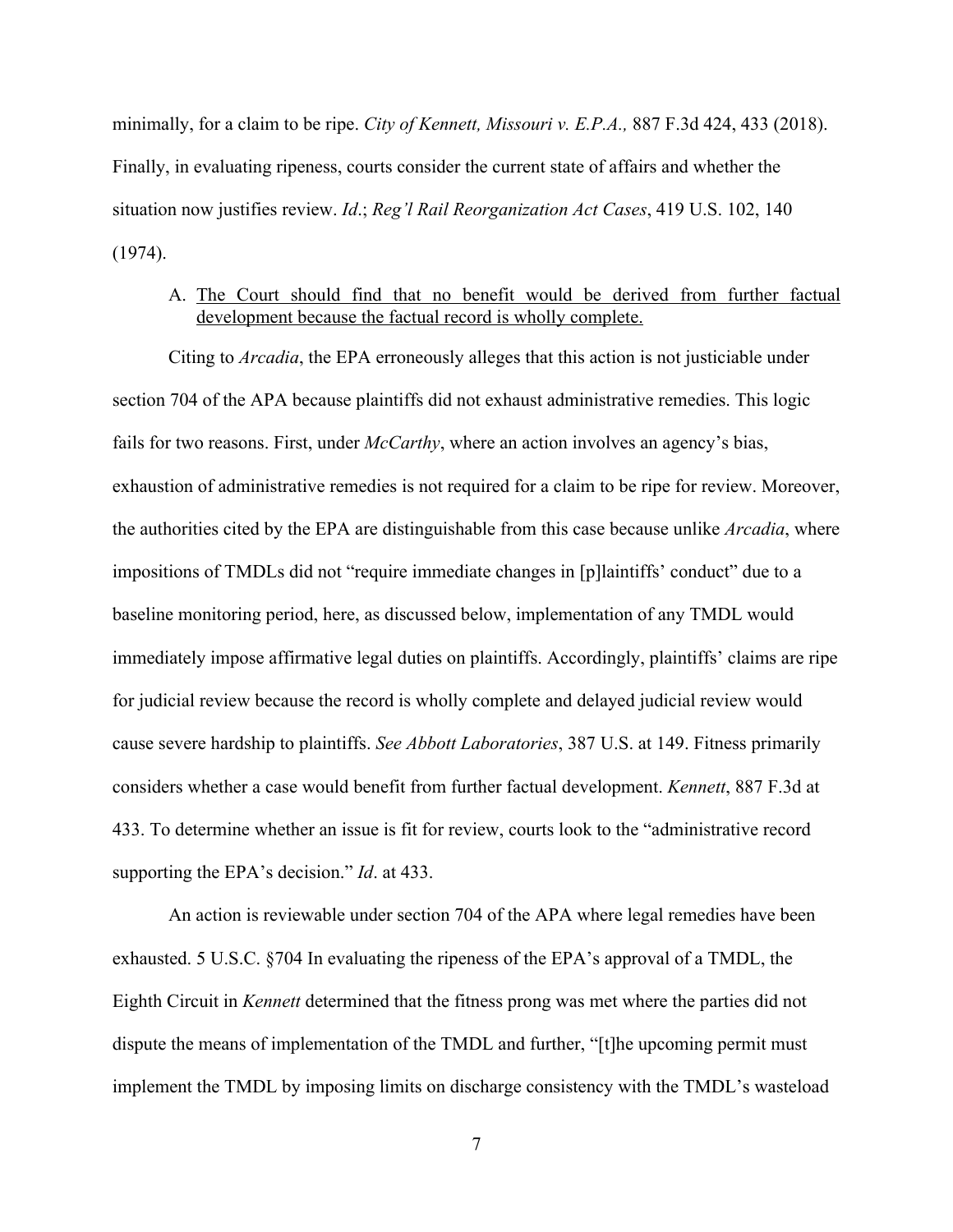allocations for the City." *Id*. at 433. Accordingly, the court concluded that further factual development on the record would not prejudice the regarding the agency's application of the [TMDL]'" would not affect the outcome of the court's decision. *Id*.

Here, parties do not dispute the scientific and factual findings of CLW or the proposed means of implementation advanced by each party. Further, all scientific findings and public comments are included in the record. Here, New Union created the Chesaplain Commission in 2008. The Chesaplain Commission's first report, issued in 2012, attributed the Lake's depraved condition to excessive amounts of phosphorus ranging .006-.020 mg/l above the maximum phosphorus levels for a healthy ecosystem. These findings were submitted to the EPA in 2014, with subsequent 2016 Supplemental Report enumerating all known sources of point, nonpoint, and natural sources that contributed to existing loadings in 2015. Plaintiffs here presented a thorough record, supported by 11 years of thorough research and calculation. Moreover, as discussed below, the proposal was presented to the public and subject to notice and comment. Accordingly, all facts necessary to adjudicate this case are developed and included in the record and thus the court would not benefit from further factual development of the record.

B. The Court should find that delayed review will cause severe hardship for the regulated parties because the EPA's action constitutes a direct legal harm under the zone of interest test.

The EPA incorrectly analyzes the element of hardship in alleging that plaintiffs will not suffer hardship where permits must be issued to comply with the implementation of the TMDL, and further argues under *Heckler v. Chaney* that an agency's failure to act does not constitute legal harm. On the contrary, pursuant to section 702 of the APA, an action falls within the zone of interest where plaintiffs stand to suffer legal harm or incur legal rights and obligations. 5 U.S.C. § 702. As discussed below, New Union's choices following implementation of a TMDL are to either: (1) immediately issue and comply with permits and BMPs, or (2) fail to issue and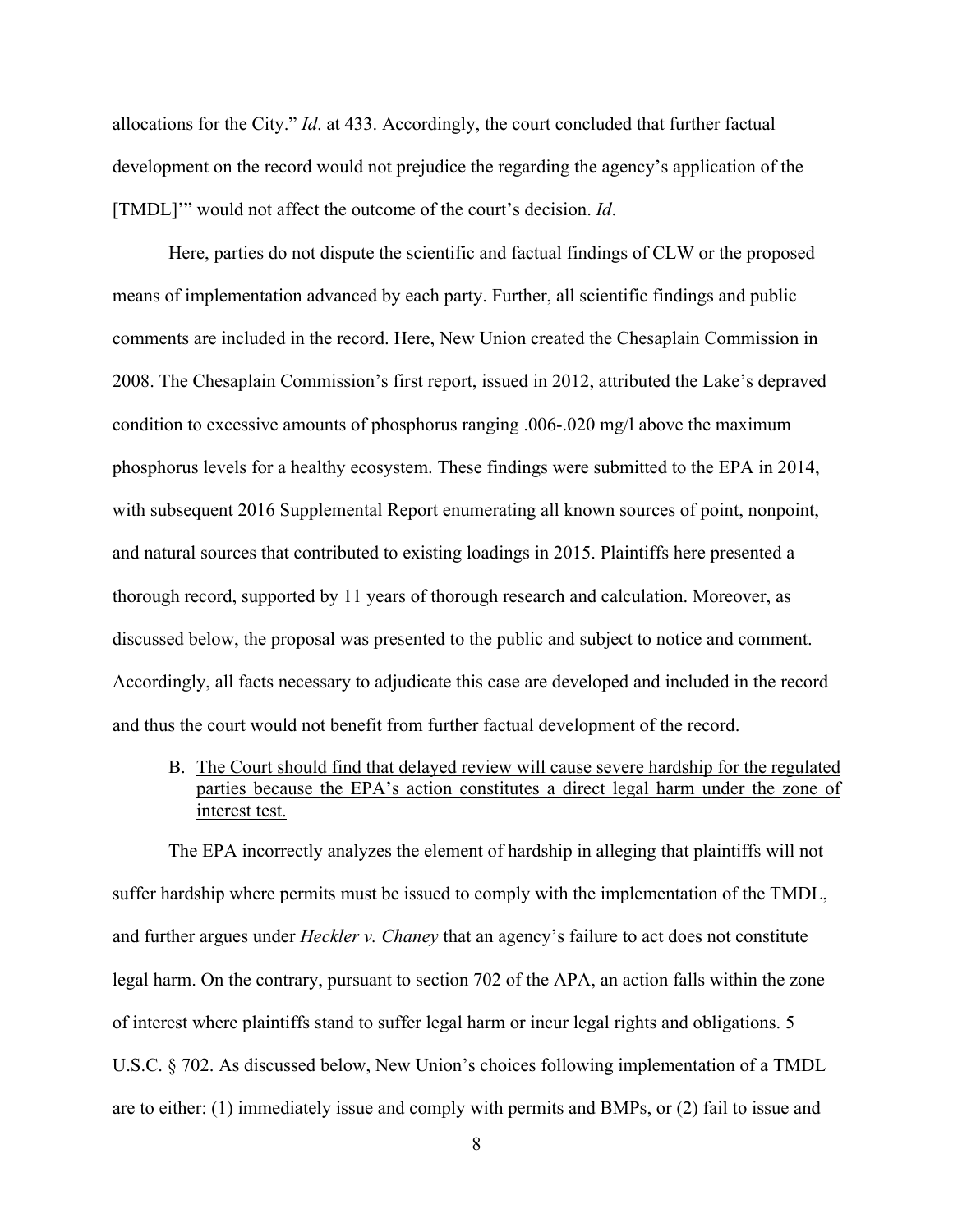fail to comply with permit regulations and BMPs imposed by TMDL. In either instance, plaintiffs face a choice between incurring an affirmative legal action or suffering an adverse legal consequence under CWA section  $502(a)(2)$  following failure to act affirmatively. Consequently, here, it is clear that plaintiffs collectively stand to either suffer legal harm under section 702 of the APA and thus delayed review would severely hardship plaintiffs.

In evaluating hardship, courts consider the harm parties would suffer in the absence of judicial review, such as financial loss and induced behaviors. 5 U.S.C. § 702; *Kennett*, 887 F.3d at 424. The element of hardship is met where an agency decision inflicts legal or practical harm upon the regulated party's current or future interests. *Sierra Club* 523 U.S. at 733-34. Adverse legal effects are present where an agency's decision creates "'legal rights or obligations'" by a party's acts or omissions. *Id*.; *United States v. Los Angeles & Salt Lake R. Co*., 273 U.S. 299, 309-10 (1927). Similarly, adverse practical effects exist where harm is imminent and certain, requiring the plaintiff to "bring its challenge [immediately] in order to get relief." *Id*. Finally, the Supreme Court has consistently found hardship where an agency decision could force plaintiffs "to modify [their] current behavior in order to avoid future adverse consequences, as, for example, agency regulations can sometimes force immediate compliance through fear of future sanctions." *Id*. at 734.

TMDLs are considered a cornerstone for pollution-reduction plans that create enforceable rights and obligations. *American Farm Bureau Federation v. U.S. E.P.A*., 792 F.3d 281, 291 (2015). Accordingly, in *Kennett*, the Eighth Circuit held that the EPA's approval of a TMDL in light of the city's expired NPDES permits was ripe for review because the city would face hardship implementing a plan based on TMDL's wasteload allocations. *Kennett* 887 F.3d at 433. In rejecting the EPA's proposal to delay review, premised on speculative future changes that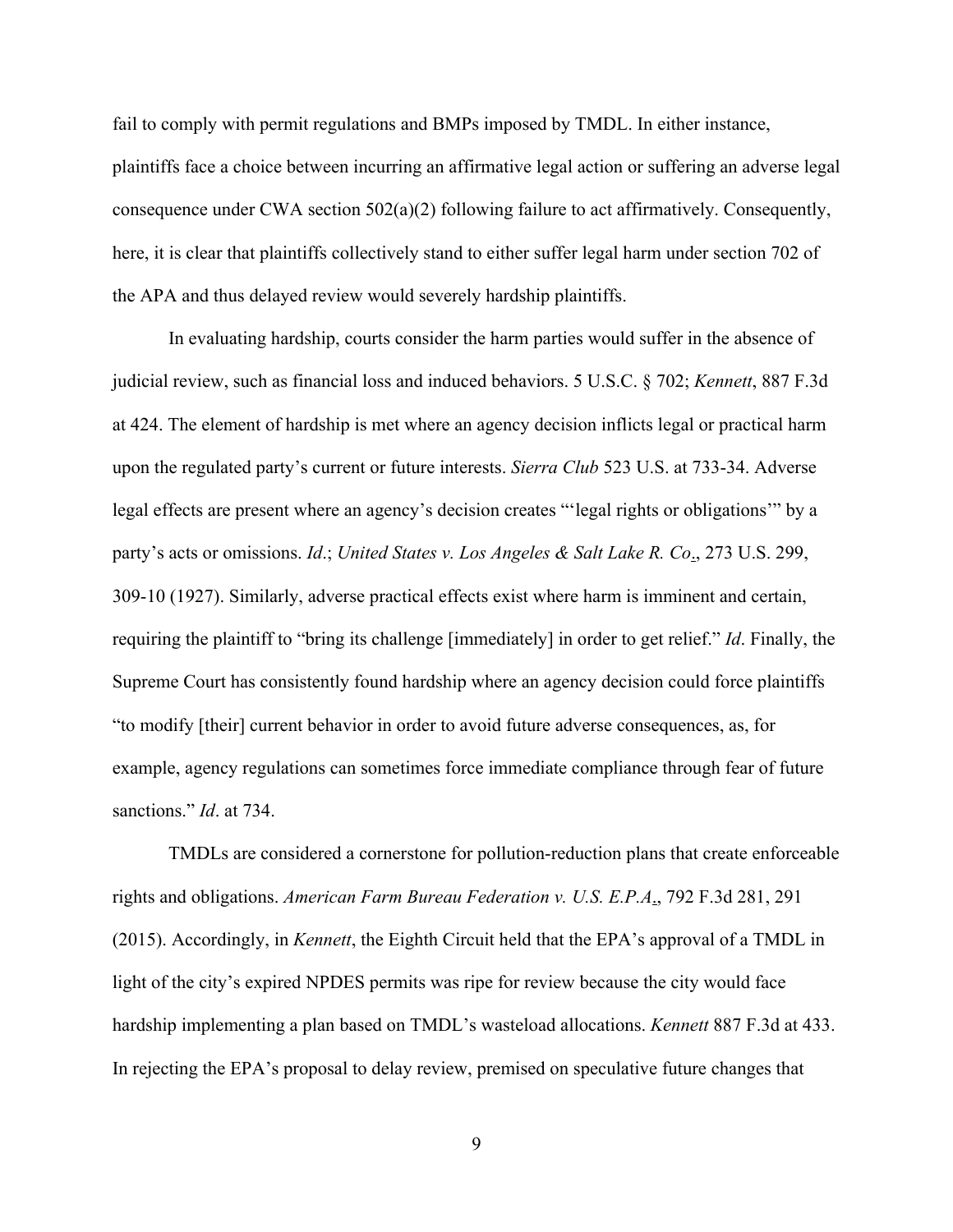could arise before or during the city's implementation of the TMDL, the Kennett court asserted that "the expiration date of the City's permit has passed, [the State] and the EPA are developing a new permit, and the DO criterion has not changed." *Id*. Consequently, the Eighth Circuit concluded that "[t]he chance in change in the TMDL before implementation does not warrant delay." *Id*.

Here, as in *Kennett*, New Union would suffer adverse effects under section 702 of the APA because implementation of any TMDL would immediately impose affirmative duties on the state. First, as in *Kennett*, the DO criterion of lake Chesaplain has not changed since initiating this lawsuit. Additionally, like the plaintiffs in *Kennett*, who were responsible for drafting, issuing, and implementing expired permits, New Union and CLW would similarly be responsible for drafting, issuing, and complying with expired NPDES permits and BMP programs. Section 402(b) of the CWA charges States with undertaking permitting systems. 33 U.S.C. § 1342(b) Provided the court interprets "total" in TMDL to include both wasteload and load allocations, New Union will be responsible not only for issuing NPDES permits for all point source emitting facilities currently operating under expired permits, but also for financing and implementing proposed BMP programs to achieve projected nonpoint source reductions. Even if the court construes "total" in TMDL to include only wasteload allocations for point source allocations, New Union would be responsible for promulgating permits and regulations because neither the point sources in the Chesaplain Watershed have a permit limiting phosphorous, because the EPA provides relevant technology-based effluent limitations. Furthermore, failure to comply with either NPDES permit requirements or implementation of BMP programs would be a direct violation of a regulation imposed by a federal agency, the EPA. Thus, like the *Kennett* court, this court should determine that delayed review would cause hardship to Plaintiffs.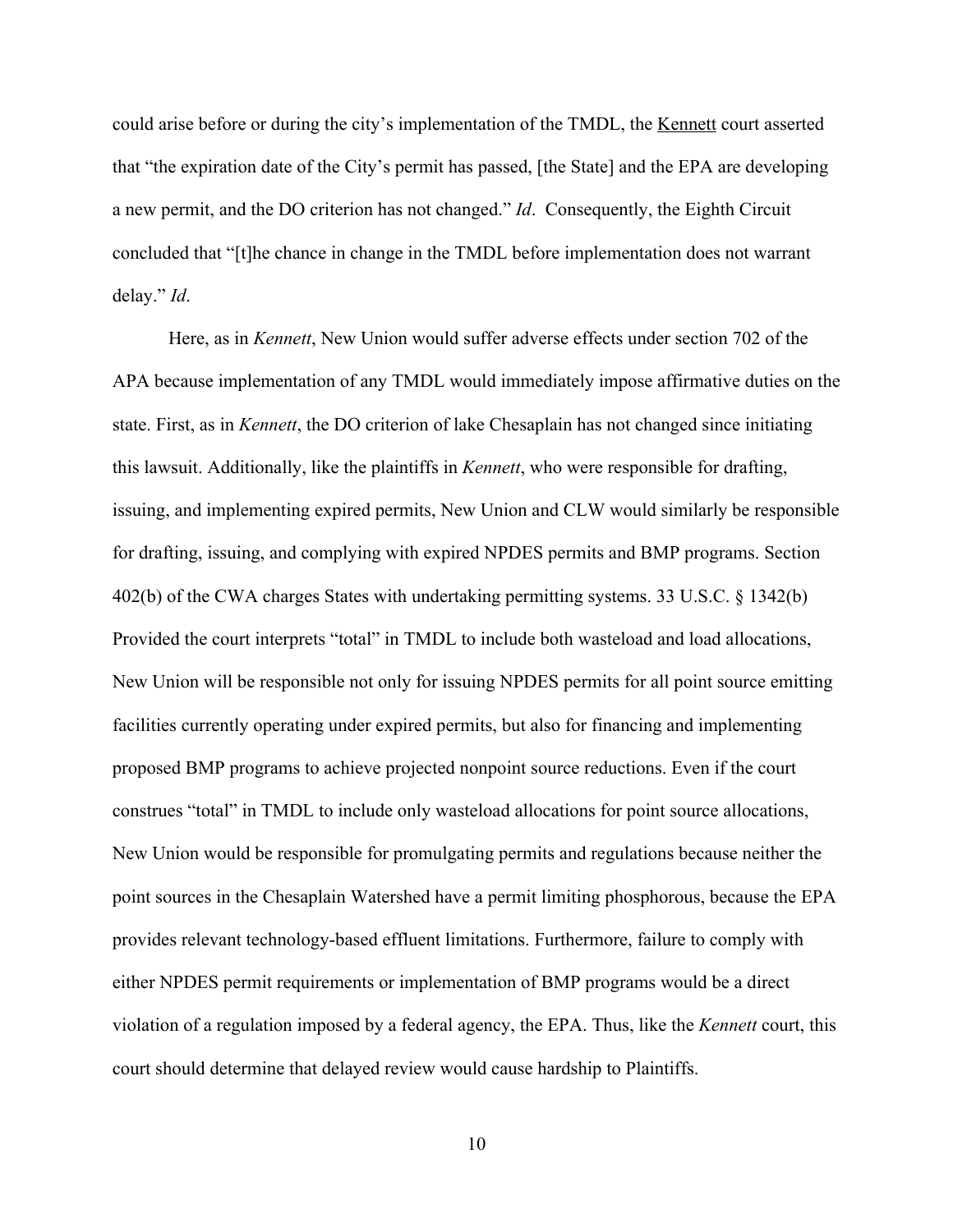C. The Court should find that judicial intervention would not interfere with further administrative action because the EPA's approval of an implementation plan constitutes final agency action.

Relying substantially on *Bravos*, the EPA inaccurately asserts that approval of an implementation plan does not constitute a final agency action pursuant to section 704 of the APA because the issuance of state permits is pending. On the contrary, the Supreme Court rejected this argument in its unanimous decision *U.S. Army Corps of Engineers v. Hawkes Co.,*

providing:

Parties need not await enforcement proceedings before challenging final agency action where such proceedings carry the risk of "serious criminal and civil penalties." And the permitting process is not only costly and lengthy, but also irrelevant to the finality of the approved JD and its suitability for judicial review. Furthermore, because the Clean Water Act makes no reference to standalone jurisdictional determinations, there is little basis for inferring anything from it concerning their reviewability. Given "the APA's presumption of reviewability for all final agency action," . . . "[t]he mere fact" that permitting decisions are reviewable is insufficient to imply "exclusion as to other[ ]" agency actions, such as approved JDs.

*U.S. Army Corps of Engineers v. Hawkes Co.,* 136 S. Ct. 1807, 1810–11 (2016) (*internal* 

*citations omitted*). Accordingly, the EPA's approval or denial of a TMDL pursuant to section

1313(d) of the CWA is a prime example of final agency action that courts are charged with

reviewing under section 704 of the APA. 5 U.S.C. § 704; *see also Army Corps of Engineers*, 136

S. Ct. 1807 (2016).

An agency action is final under section 704 of the APA upon satisfaction of the following two conditions: "'First, the action must mark the "consummation" of the agency's decisionmaking process-it must not be of a merely tentative or interlocutory nature. And second, the action must be one by which "rights or obligations have been determined," or from which "legal consequences will flow.'" *Friends of Wild Swan v. U.S. Env't Prot. Agency*, 74 F. App'x 718, 720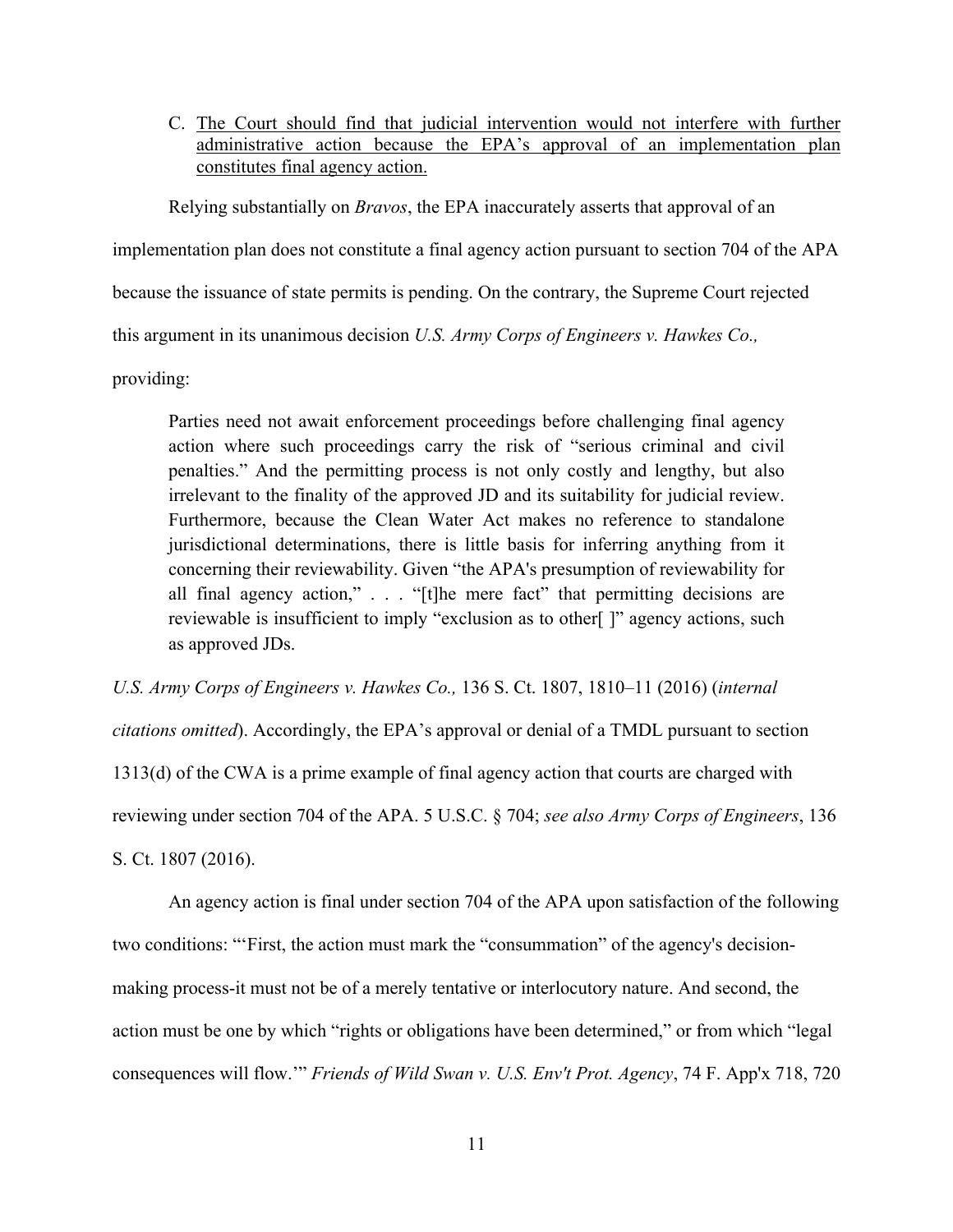(9th Cir. 2003) (quoting *Bennett v. Spear*, 520 U.S. 154 (1997)). Consequently, guidance documents are not binding and thus are not reviewable by courts. *Assn. of Flight Attendants-CWA, AFL-CIO v. Huerta*, 785 F.3d 710, 713 (D.C. Cir. 2015). Notably, agency decisions that the agency has power over the state generally are not revisited and thus constitute a final agency action. U.S. Army Corps of Engineers.

Here, the TMDL adopted by the EPA is not a guidance document and thus is binding and reviewable by courts pursuant to section 704 of the APA. Moreover, the Ninth Circuit in *Friends of Wild Swan* concluded that the *Bennett* factors were "easily met" in an action brought under section 1313 of the CWA where "the district court found that the [EPA] violated the [APA] and [CWA] by arbitrarily and capriciously approving Montana's 1998 list of [WQLs] and corresponding [TMDLs] submitted to EPA pursuant CWA § 303(d)." *Friends of Wild Swan*, 74 F. App'x at 720. In so concluding, the court asserted that the EPA's reasons and "basis for approval" of TMDLs was clear, legal consequences would flow from the EPA's decision under section 1313 because "the TMDLs must be incorporated into the [s]tate's continuing planning process," and, finally, "[t]he approval of the list [and TMDLs] sets parameters for future licenses, which must comply with TMDLs." *Id*. at 721. As such, plaintiff's action was reviewable. *Id*. at 720.

Similarly, here, the court is tasked with reviewing the EPA's adoption and implementation of TMDLs, the EPA's possible violation of the APA, and the validity of the EPA's interpretation of the CWA. The TMDL adopted by the EPA, the DOFEC's original TMDL proposal, was subject to public notice and comment and further was supported by extensive research conducted and documented by CLW. Moreover, the CWIP ultimately adopted by the EPA clearly creates legal rights and obligations in the parties because it requires permits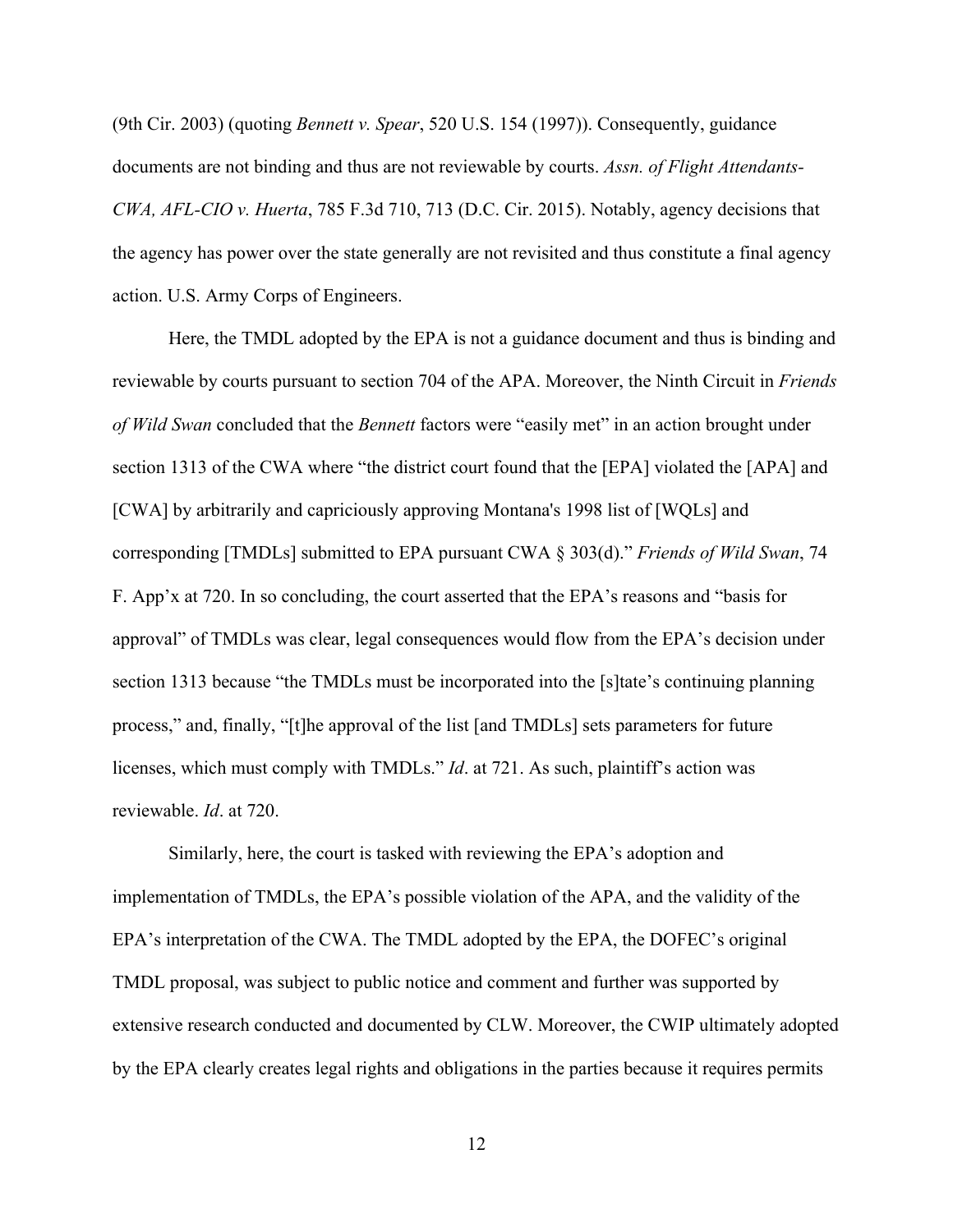for point sources and BMP requirements for nonpoint sources. As discussed above, the means of implementing CWIP require State issuance of expired permits and modification of existing permits, all of which impose both affirmative duties and expenses on plaintiffs. Accordingly, as in *Friends of Wild Swan*, here, the requirements of APA section 704 are "easily met" in plaintiff's CWA section 1313 action because the EPA's TMDL adoption was predicated on extensive research, notice, and comment, and would undoubtedly impose affirmative costs and duties on plaintiffs.

Therefore, this action is ripe for review because: (1) the court would derive no benefit from further factual development of the issues presented and delayed review would cause hardship to the plaintiffs, and (2) judicial intervention would not inappropriately interfere with further administrative action because the EPA's approval of an implementation plan constitutes a final agency action.

## II. THE COURT SHOULD FIND THAT THE EPA'S INTERPRETATION OF TOTAL MAXIMUM DAILY LOAD IS APPROPRIATE BECAUSE CHEVRON DEFERENCE APPLIES AND THE EPA CONSTRUCTION IS PERMISSIBLE.

Court apply *Chevron* deference to an agency interpretation of a statute which it administers. *Chevron, U.S.A., Inc. v. Nat. Resources Def. Council, Inc.,* 467 U.S. 837, 842-43 (1984). Here, Chevron applies because the EPA historically has authority to administer the CWA and adopt regulations pursuant to the statute's purpose. 40 C.F.R 103.21(i). Moreover, section 1361(a), provides, "The Administrator is authorized to prescribe such regulations as are necessary to carry out the functions under this Act [33 USCS §§ 1251 et seq.]. Accordingly, this provision authorizes the EPA to carry out and create regulations that further support the Clean Water Act. 33 U.S.C. § 1361(a). Therefore, in reviewing the regulations set forth by the EPA, Chevron deference is required.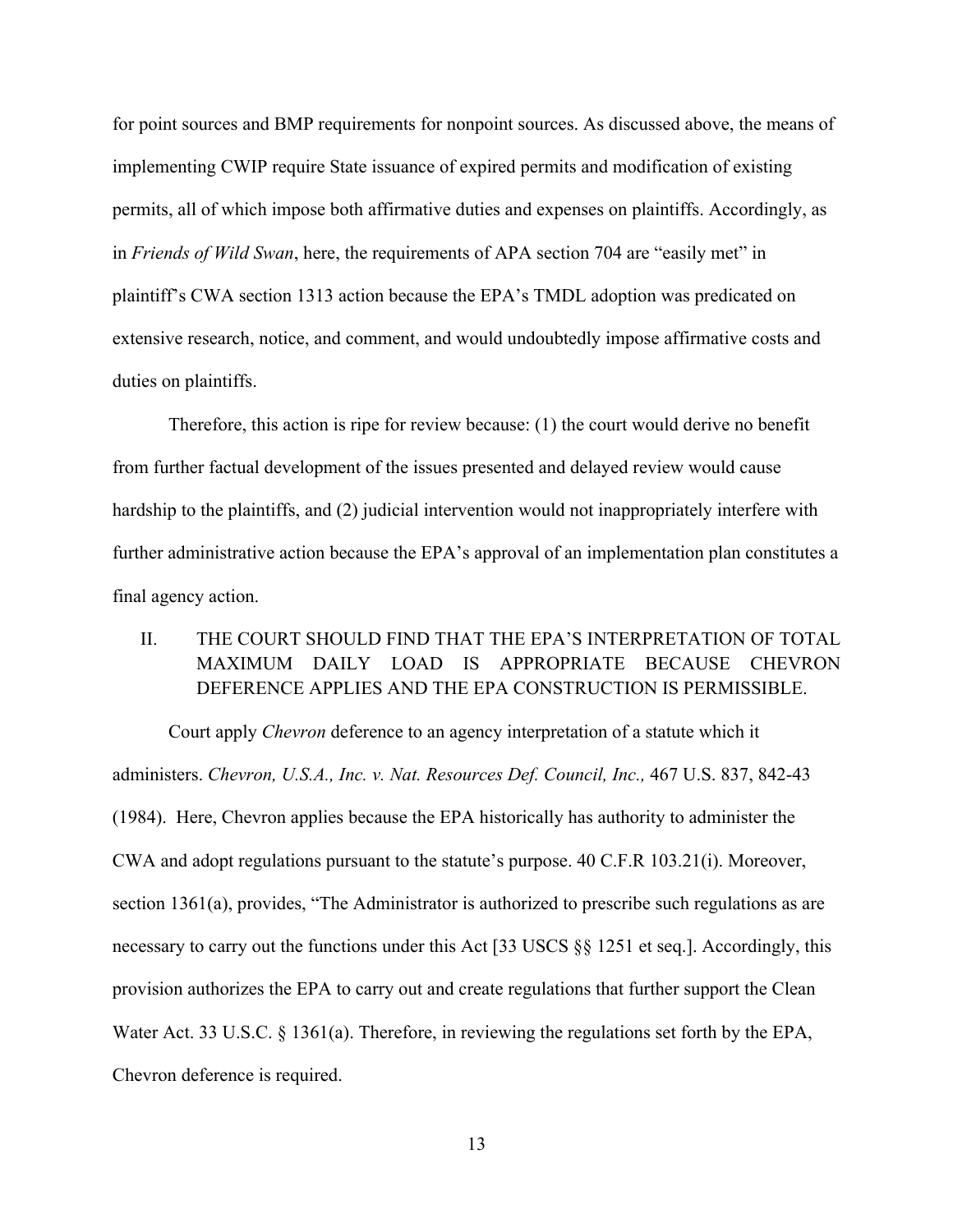First, a court should consider "whether Congress has directly spoken to the precise question at issue." *Chevron*, 467 U.S. at 843. If Congress has spoken directly on the issues, then the "court, as well as the agency, must give effect to the unambiguously expressed intent of Congress." *Id*. However, if Congress has not directly spoken to the precise question at issue, then "the question for the court is whether the agency's answer is based on a permissible construction of the statute." *Id*. An agency's construction of a statutory scheme is permissible and controls unless it is "arbitrary, capricious, or manifestly contrary to the statute." *Id*. at 844. This principle of deference is consistently followed by courts whenever decisions as to the meaning or reach of a statute have involved reconciling conflicting policies. *Id*. If the agency's interpretation represents a reasonable accommodation of conflicting policies, this Court should not distribute it "unless it appears from the state or its legislative history that the accommodation is not one that Congress would have sanctioned." *Id*. There are different ways to interpret statutory construction, such as a direct review of the text and structure of the statute, the legislative history, and prior agency practices and authority. *Id*. at 844.

A. The Court should find that "total" is ambiguous as it is used in TMDL because it is not defined by CWA 303(d) and a narrower definition of the term "total" would defeat the purpose of the CWA.

New Union erroneously contends that the statute is unambiguous and thus *Chevron* does not apply. In New Union's view, interpreting the term "total" in section 303(d) to include detailed specific allocations to individual point sources and nonpoint sources is contrary to both the structure of the CWA and the plain meaning of the term "total." As discussed below, this interpretation of the term "total" is incorrect in light of congressional intent and the stated purposes of the CWA. First, when the statute states an explicit policy, it should be considered with high deference. *See generally TVA vs. Hill*, 437 U.S. 153. *Hill* shows that "[Section 7] substantially [amplifies] the obligation of [federal agencies] to take steps within their power to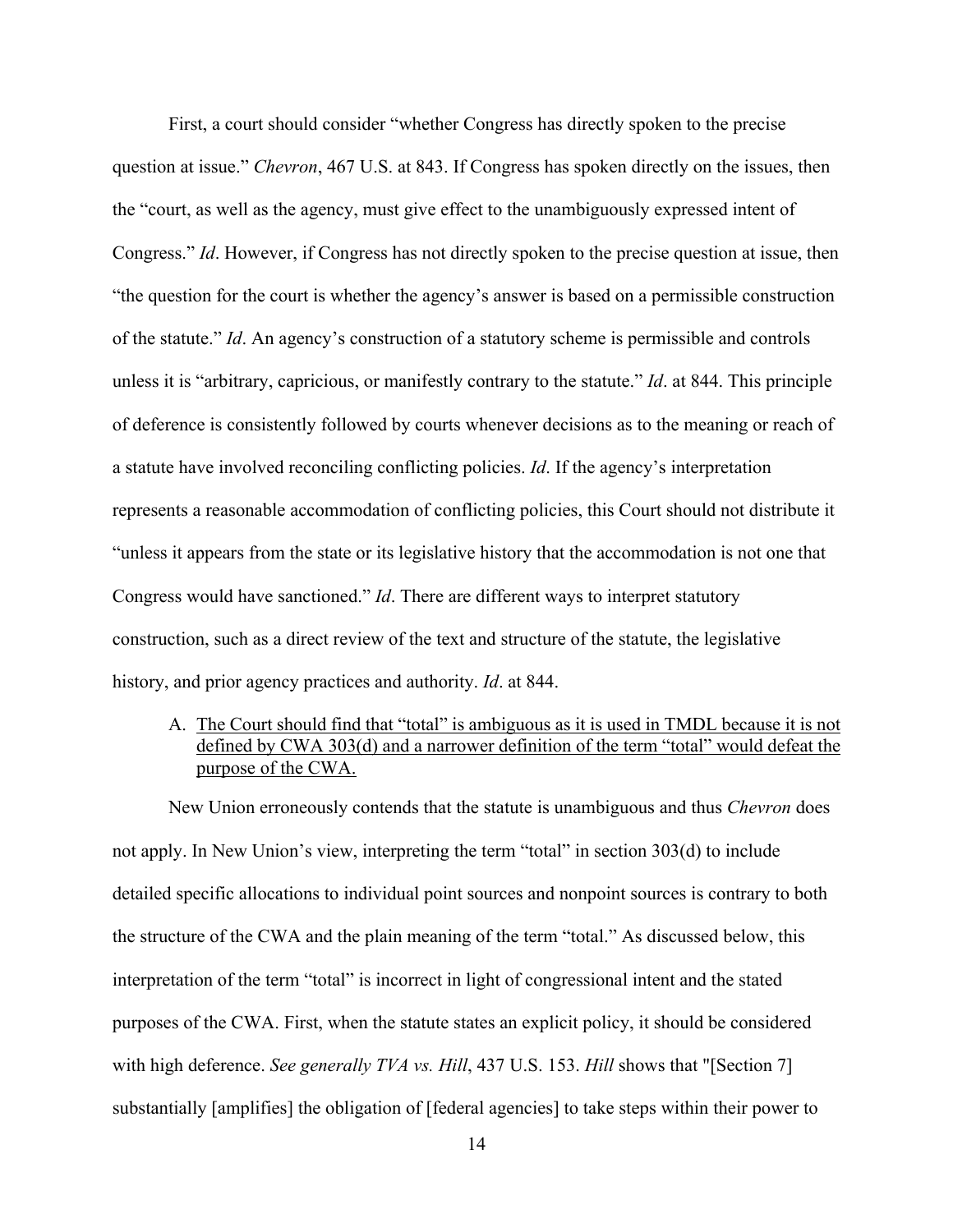carry out the purposes of this act," meaning that if there is an obligation to carry out a particular policy in the statue, the agency will use that policy to interpret the statute to the best of their ability. *Id*. The statue explicitly speaks to the congressional intent, giving more deference to the legislative history, more so than a plain meaning interpretation. *Id*.

Here, The Clean Water Act seeks to manage all pollution, with the ultimate goal to "restore and maintain the chemical, physical, and biological integrity of the Nation's waters. 33 USCS § 1251. Pollution and pollutants originate not only from point sources, but also from nonpoint sources. Accordingly, point and nonpoint sources, or the waste load allocations (WLAs) or load allocations (LAs), should be included in the Act's definition of the term "total." Where an Act's goal is to prevent all forms of pollution--even under a TMDL--it follows that some form of pollution to a certain level is acceptable. This was further upheld in *Pronsolino*, where the interpretation that nonpoint sources of polluted runoff should be addressed along with point sources to which they contribute to water quality impairment. *See generally Pronsolino v. Marcus*, 91 F. Supp.2d 1337 (N.D. Cal 2000).

Second, section 303(d) is silent as to whether the term "total" refers to the total amount of point sources or the total amount of nonpoint sources. Additionally, Congress has never spoken to the issue on what "total" means in the context of the Clean Water Act, particularly regarding "total maximum daily load" ("TMDL"). Thus, the term "total" in the CWA is ambiguous. Where a statute is silent on a term or that term is ambiguous, courts first look to the dictionary to ascertain the plain meaning of the term. *E.g., MCI Telecomms. Corp. v. AT&T Co.,* 512 U.S. 218, 227-29 (1994). The dictionary defines "total" as "comprising the whole number or amount." Total, New Oxford American Dictionary. Similarly, Black's Law dictionary defines "total" as "Whole; not divided; full; complete." Total, Black's Law dictionary, 11th edition. Turning to the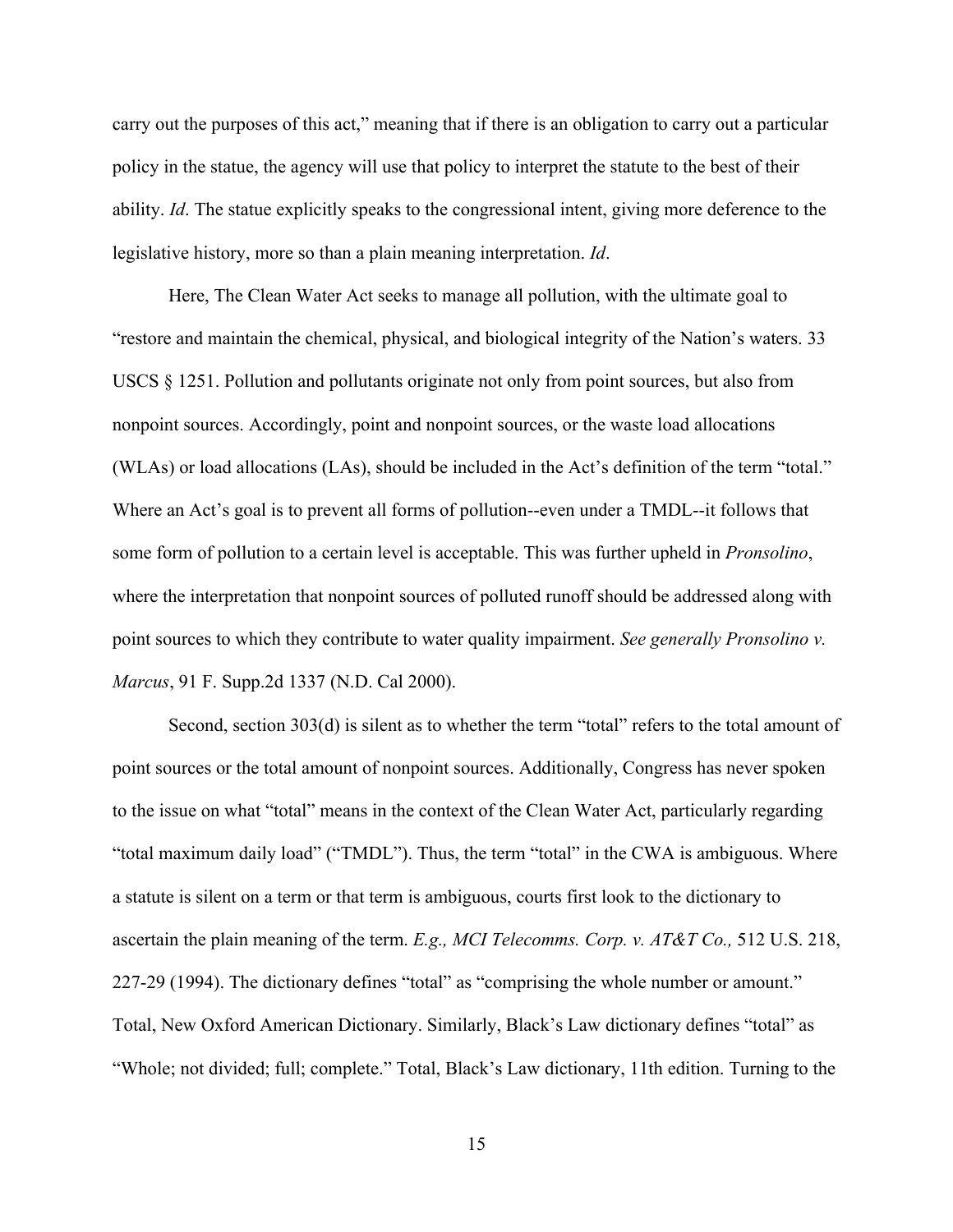text of the Clean Water Act, a "total maximum daily load" stands for the calculation of the maximum amount of a pollutant that a waterbody can accept and still meet the state's water quality standards for public health and ecosystems. 33 U.S.C. 1313(d). Thus, in applying the term "total" in TMDL, the load must account for the whole amount of pollution in the waters.

Admitting to a construction that doesn't require the "total" to include a specific component of the total would defeat the purpose of what total means in total maximum daily load. If total was defined in this way, it would go against  $303(d)(1)(C)$  which states "for those pollutants which the administrator identifies under section 1314(a)(2) for this title as suitable for such calculation." 33 U.S.C.  $\S$  1313(d)(1)(C) The purpose of this section is the identification of pollutants suitable for maximum daily load measurements correlated with the achievement of water quality objectives. Achieving water quality objectives involves incorporating non-point sources. *See generally Pronsolino*, 91 F. Supp.2d. Therefore, the failure to account for nonpoint sources for water quality objectives would defeat the purpose of the term "total" as used in TMDL.

Finally, if "total" had been intended to exclude non-point sources, Congress would have clarified this further in the statute. Based on the broad construction above with the Clean Water Act aiming to reduce nonpoint source pollution, it would make sense that this provision would include waste load allocations and load allocations for non-point sources, considering that nonpoint source pollution is a significant source of pollution in the waters of the United States. Therefore, the statute is ambiguous as to the meaning of whether total should include wasteload and load allocations.

B. The Court should find that the EPA interpretation of TMDL is not arbitrary and capricious because it is consistent with Congressional intent and CWA 303(d) is not merely a listing requirement.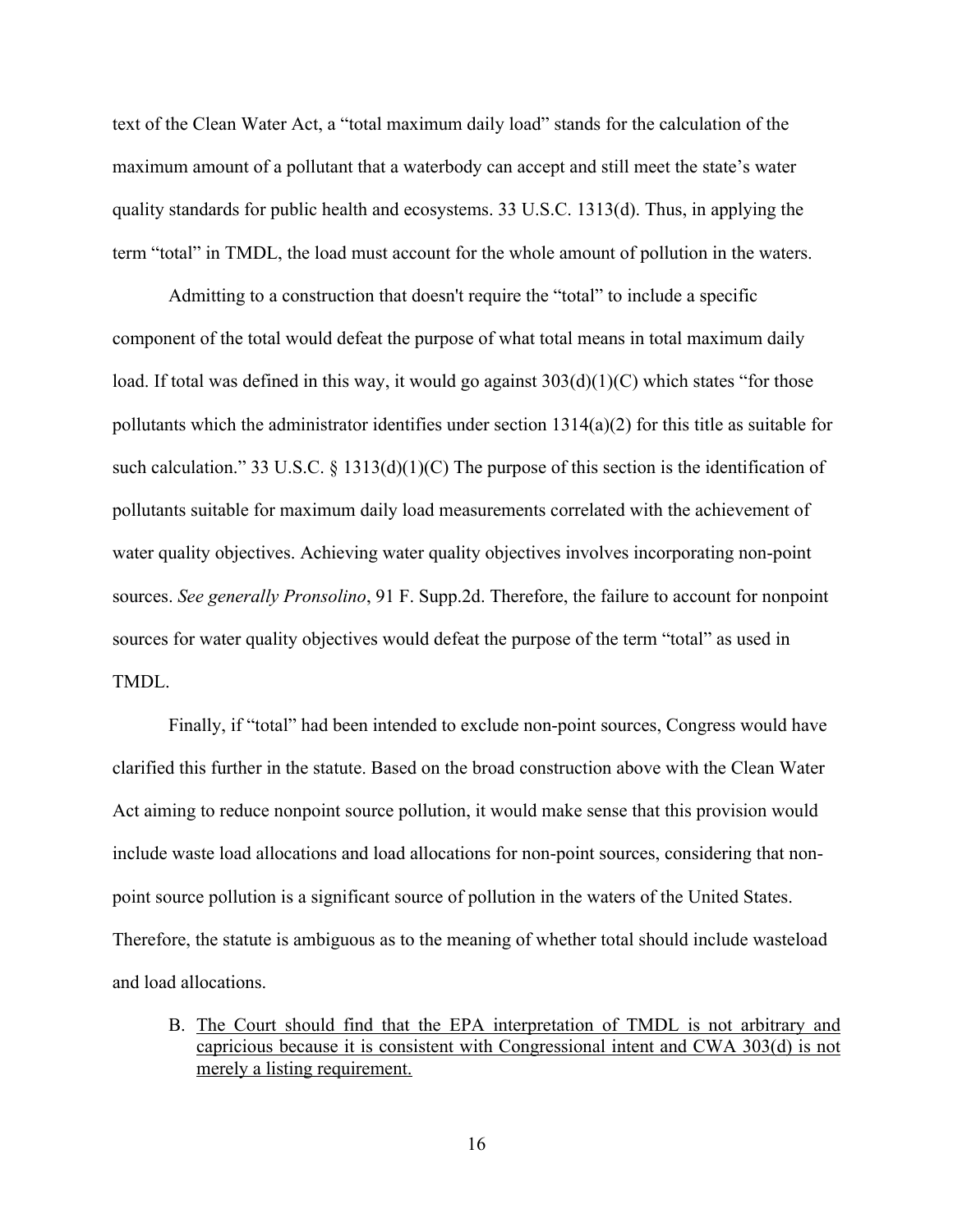New Union erroneously asserts that the EPA regulation is arbitrary and capricious because under section 319 of the CWA, New Union has the authority to set its own state implementation plans and that development of these plans should be left to the states for nonpoint sources. This argument fails because as an administrative agency, the EPA has the authority to adopt its own regulations under the Clean Water Act so long as it does not confuse the purposes of the statute and, further, section 319 is not an excuse for going against a 303(d) listing.

Courts have interpreted the CWA as giving the EPA authority to adopt rules "as broad as necessary" to carry out its Clean Water Act responsibilities. *See generally Am. Petroleum Inst. v. Knecht*, 456 F. Supp. 889, 931 (C.D. Cal. 1978). The court in *American Petroleum Institute* reinforces certain powers of the EPA, summarizing the principle in that "the federal bureaucracy is legally permitted to execute the congressional mandate with a high degree of befuddlement as long as it acts no more befuddled than the Congress must reasonably have anticipated." *Id*. In general, this means that due to the confusing nature of the congressional mandates set forth under the Clean Water Act, the EPA is given authority to clarify complex terms – as long as it does not further confuse the purposes of the statute. *See generally Whitman v. Am. Trucking Associations,* 531 U.S. 457 (2001).

The Clean Water Act defines pollutants under CWA 502(6) without reference to whether it comes from a point source or a non-point source. 33 U.S.C. § 1362(6). There is at least one provision where the CWA references pollutants to non-point sources. *Id*. at § 1329. However, it was never clarified whether "pollutants" in 303(d) refer to point or nonpoint sources. *Id*. at § 1313(d). Pollution is defined as "man-made" or "man-induced." *Id*. at § 1362(19). Congress would not have chosen this interpretation if it did not intend to apply to a broader source of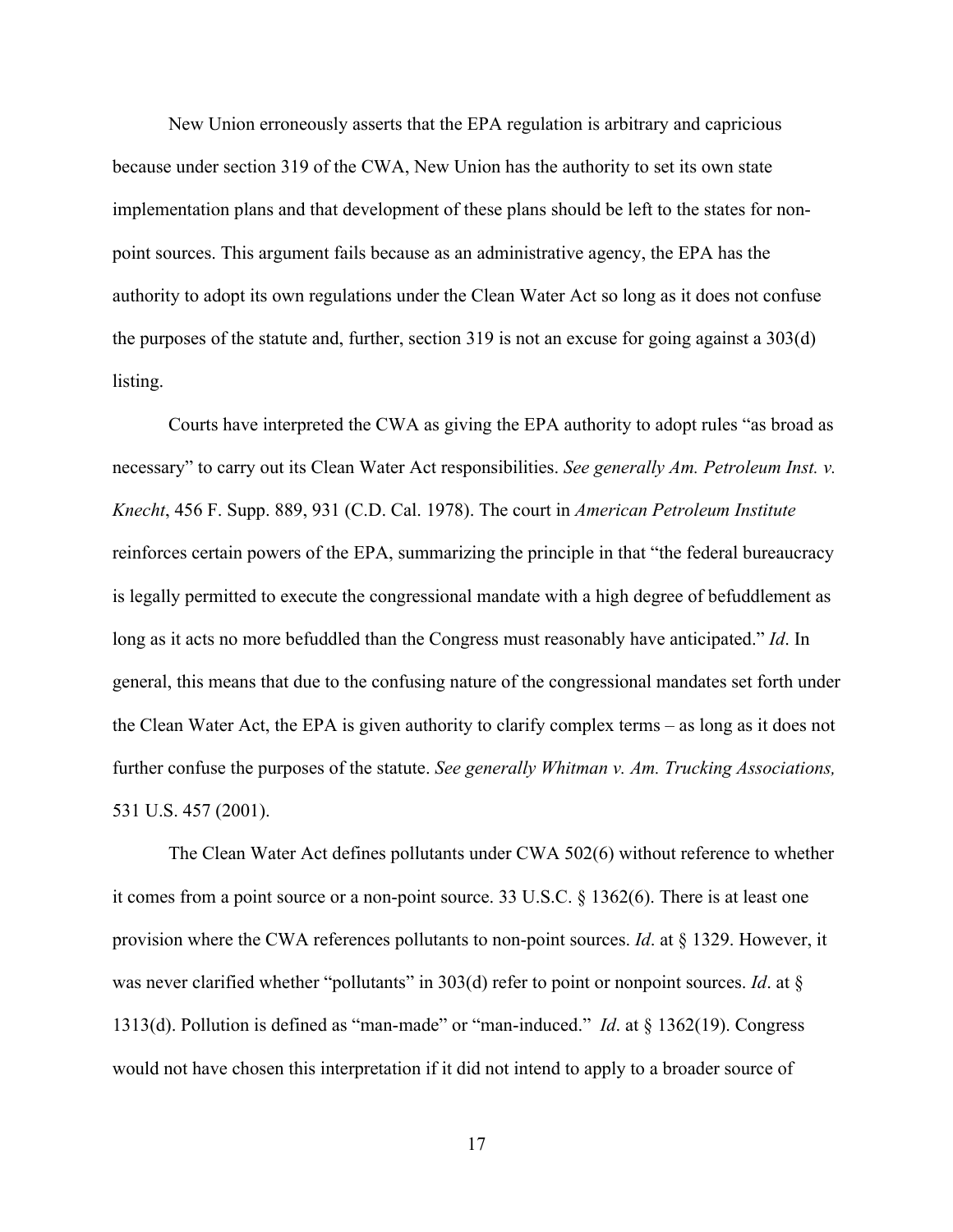pollution, which is what 303(d), seeks to achieve, making it a permissible construction that WLAs and LAs should be incorporated under total in total maximum daily load. If Congress wanted to clarify that this only applies to point sources, they would not have focused on pollutants and pollution, it would have used the term, point source pollution and not nonpoint source pollution.

Furthermore, as discussed above, the EPA can clarify this issue through its regulations to give a permissible construction of the statute as Congress has not clarified the scope of the term "total." Moreover, the EPA is clarifying what the Act means with its best interpretation and is exercising its authority narrowly to address whether both point and nonpoint sources should be a part of 303(d) as it was never specified in this part of the statute. Therefore, EPA can clarify this section that would allow for a permissible construction.

Next, the purpose of submitting the TMDL is not just for information gathering purposes, it is to also determine the maximum amount a pollutant can be discharged and identify allowable loads from contributing sources, all of which relates to water quality impairments. *Id*. at § 1313(d). The TMDL must show a pollutant source analysis, load allocations, how targets are met, and a margin of safety. *Id*. The 303(d) listing and provision of its consequences serve valuable environmental objectives, set forth in the CWA, even if it appears that the TMDL itself may not cure the cause of a water quality impairment. *See generally Anacostia Riverkeeper, Inc. v. Jackson*, 798 F. Supp. 2d 210 (D.D.C. 2011). While 303(d) appears at first glance to be a list, TMDLs provide crucial information for federal, state, and local actors in furtherance of cooperative efforts to improve water quality as envisioned by the CWA. *Id*. at 216-17. To the extent that TMDLs guide the states' implementation processes, it is essential that the allocations contained therein be reasonably calculated to achieve those goals. This point was recognized by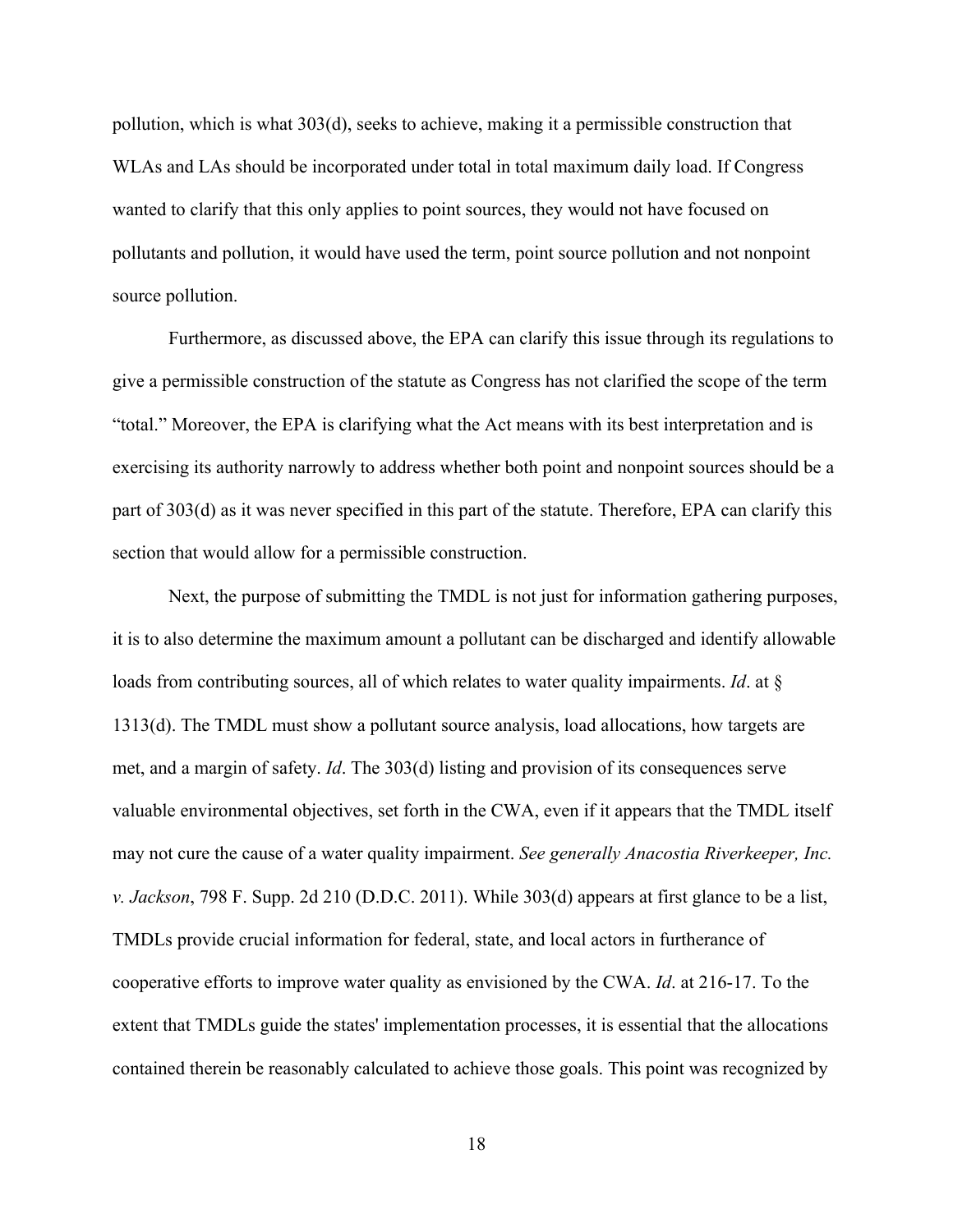the court in *Anacostia*, which stated that WLAs and LAs can be "developed at the stage when both the State and the [EPA] are evaluating the health of an entire water body — i.e., when developing the TMDL, because the designers of the TMDL can more easily take into account all point sources and attempt to divvy up acceptable pollution levels among them." *Id*. at 250.

Furthermore, if states have full authority over setting nonpoint sources and ignore the significance of these nonpoint sources, then states can take the approach of being as fanciful as one wishes in their waste load and load allocations, which would give unlimited authority to the states, which was never meant to be a part of the CWA. Therefore, reading the Clean Water Act in such a way would give free reign to states in determining to what extent non-point sources should be considered and would defeat the purpose of the statute and its overarching goals, while at the same time respecting the concepts of federalism and comity.

Finally, the EPA's interpretation of the regulation is permissible within the context of the broad goals of the CWA. Congress would not have tolerated defining the scope of individual TMDLs in a way that would address unified water quality problems in a divided fashion. This is especially true if the approach delayed addressing those problems or, even worse, ignored components altogether, such as the combined, synergistic effects of all pollutants and pollutant sources. The necessarily holistic approach to pollution control suggests that a TMDL should be as broad as possible and should include both the total wasteload and load allocations for nonpoint sources. Therefore, defining "total" in total maximum daily load to include both point and nonpoint sources would be a permissible construction of the statute thus rendering the EPA's interpretation of the total maximum daily load in the regulation of including both waste load and load allocations sound.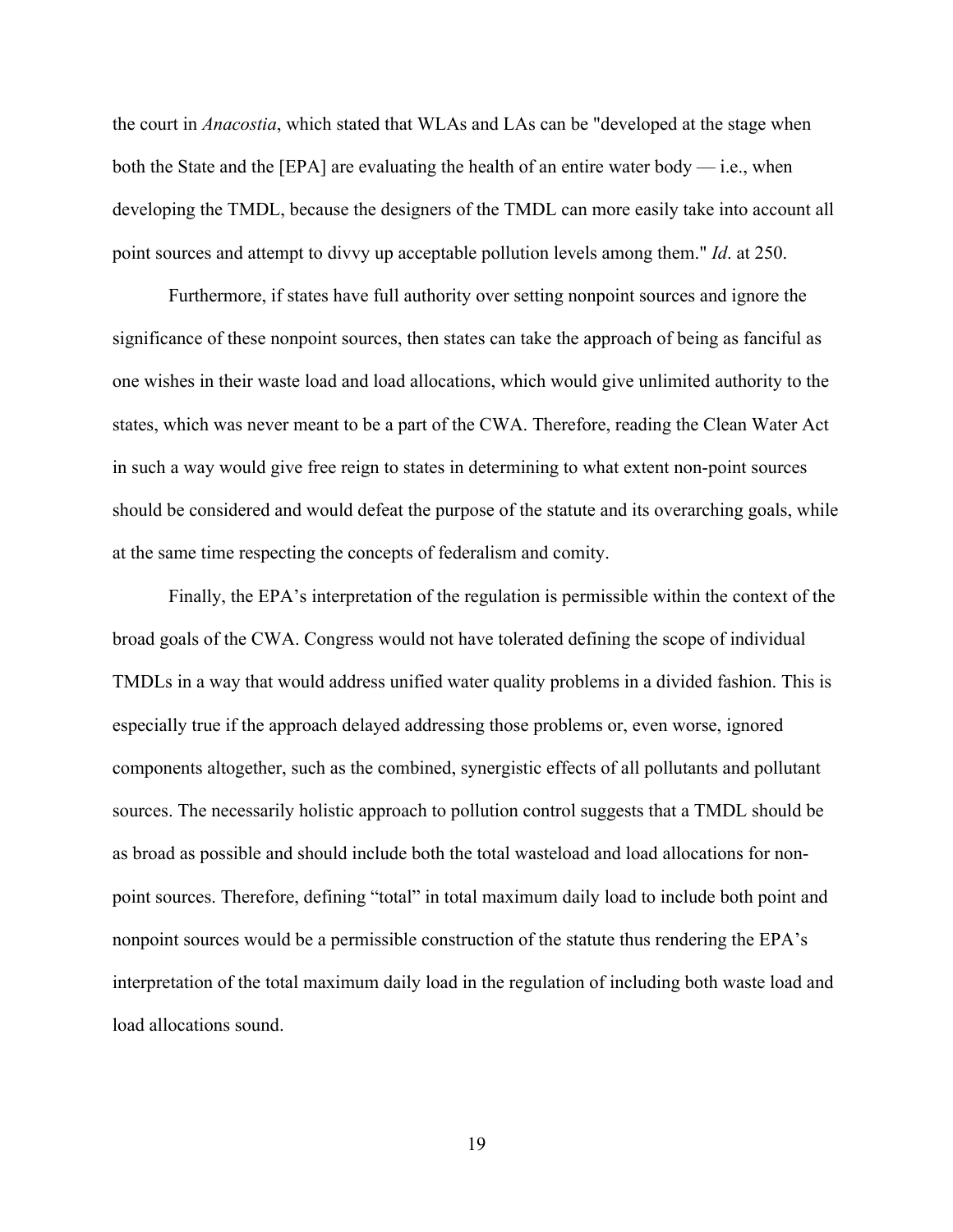## III. THE COURT SHOULD FIND THAT THE EPA'S ADOPTION OF A TMDL BASED ON PHASED ANNUAL POLLUTION LOADING REDUCTIONS VIOLATES CWA §303(d).

Once again, Chevron applies to the EPA's interpretation of the word "daily" in CWA section 303(d) because the EPA is the administrative agency that has authority over the CWA. *Chevron*, 467 U.S. 837, 842-43 (1984). Under Chevron an agency's interpretation only receives deference when Congress has not spoken directly to the issue, such that the statute is unambiguous. *Id*. Moreover, an agency's construction of an ambiguous statute from which Congressional intent cannot be discerned, the interpretation is not binding on courts if it is arbitrary, capricious, or contrary to the statute. *Id*. at 843.

## A. The Court should find the term "daily" is unambiguous as used in TMDL because it has a readily discernible plain meaning.

Lake Chesaplain shows that this TMDL is framed as a phased percentage reduction in

annual loading, rather than a fixed daily limit on total loads that are necessary to provide for the

achievement of water quality standards. Congress meant daily when it said daily. In referring to

Chevron Step one, it shows at the outset that the TMDL should not be expressed in annual terms

rather than in daily terms. Section 303(d)'s text on "total maximum daily load" reads that"

Each State shall establish for the waters identified in paragraph  $(1)(A)$  of this subsection, and in accordance with the priority ranking, the total maximum daily load, for those pollutants which the Administrator identifies under section  $[304(a)(2)]$  of this title as suitable for such calculation. Such measures shall be established at a level necessary to implement the applicable water quality standards with seasonal variations and a margin of safety which takes into account any lack of knowledge concerning the relationship between effluent limitations and water quality."

## 33 U.S. C. § 1313(d)(1)(C)

In Black's Law dictionary, "daily" means "every day; every day in the week; every day

in the week except one.'' Here, the plain meaning of the text shows that "daily" is an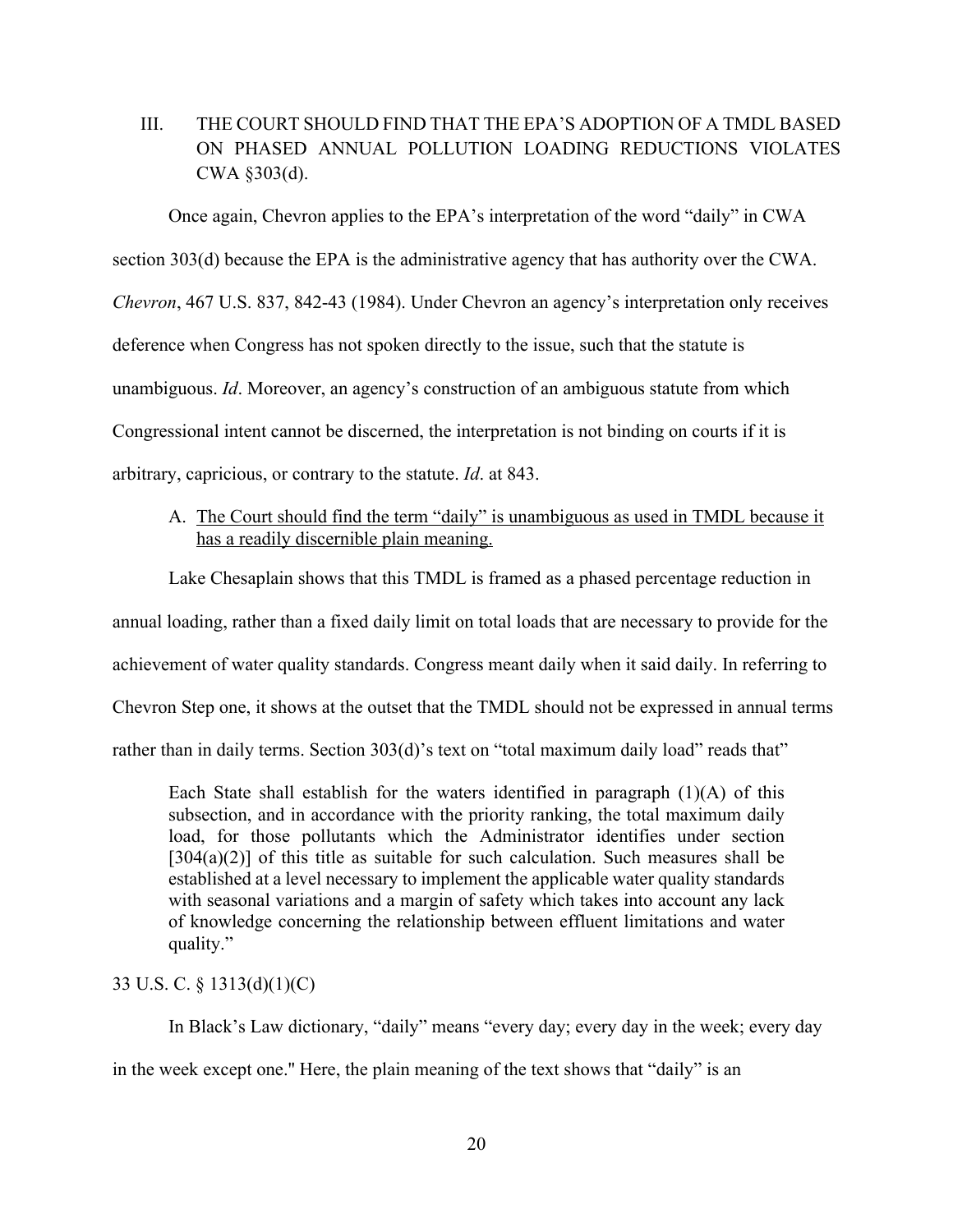unambiguous term. The dictionary definition does not admit to a construction that would incorporate daily, weekly, monthly, or annually. In conjunction with the text of the statute and the dictionary definition, it is shown that construing the text beyond daily to incorporate monthly or annual loads would defeat the purpose of the term seasonal variation. Here an annual limit is not a daily limit in this context, and an annual limit does not allow for seasonal variation.

Case law further supports this point. For example, in *Friends of the Earth*, the court held that § 303(d) unambiguously requires "daily" loads, and therefore the EPA does not have discretion to approve TMDLs based solely on seasonal or annual load*. Friends of the Earth Inc. v Environmental Protection Agency*, 446 F.3d 140, 146 (D.C. Cir. 2006). If Congress wanted to incorporate seasonal or annual loads, they could have authorized this by stating "maximum daily" season or annual loads. Alternatively, Congress could have left a gap by stating "total maximum load."

The EPA will state that "daily" needs to have a broad range of meanings because some pollutants would not be well suited to daily load regulation and that certain pollutants would affect a body of water over a longer period of time. In this case, they are stating that the adoption of a phased annual TMDL would not violate 303(d) because it would be reasonable construction in achieving the management of those pollutants. The EPA, however, cannot avoid "Congressional intent clearly expressed in the text by asserting that its approach would be a better policy." *Engine Mfrs. Ass'n v. EPA*, 88 F.3d 1075, 1089 (D.C. Cir. 1996). Therefore, because the EPA would be attempting to implement its own best definition against the clear meaning of the word daily, they would defeat Congressional intent.

B. The Court should find that the EPA interpretation of "daily" is arbitrary and capricious because it is contrary to the purpose of the CWA.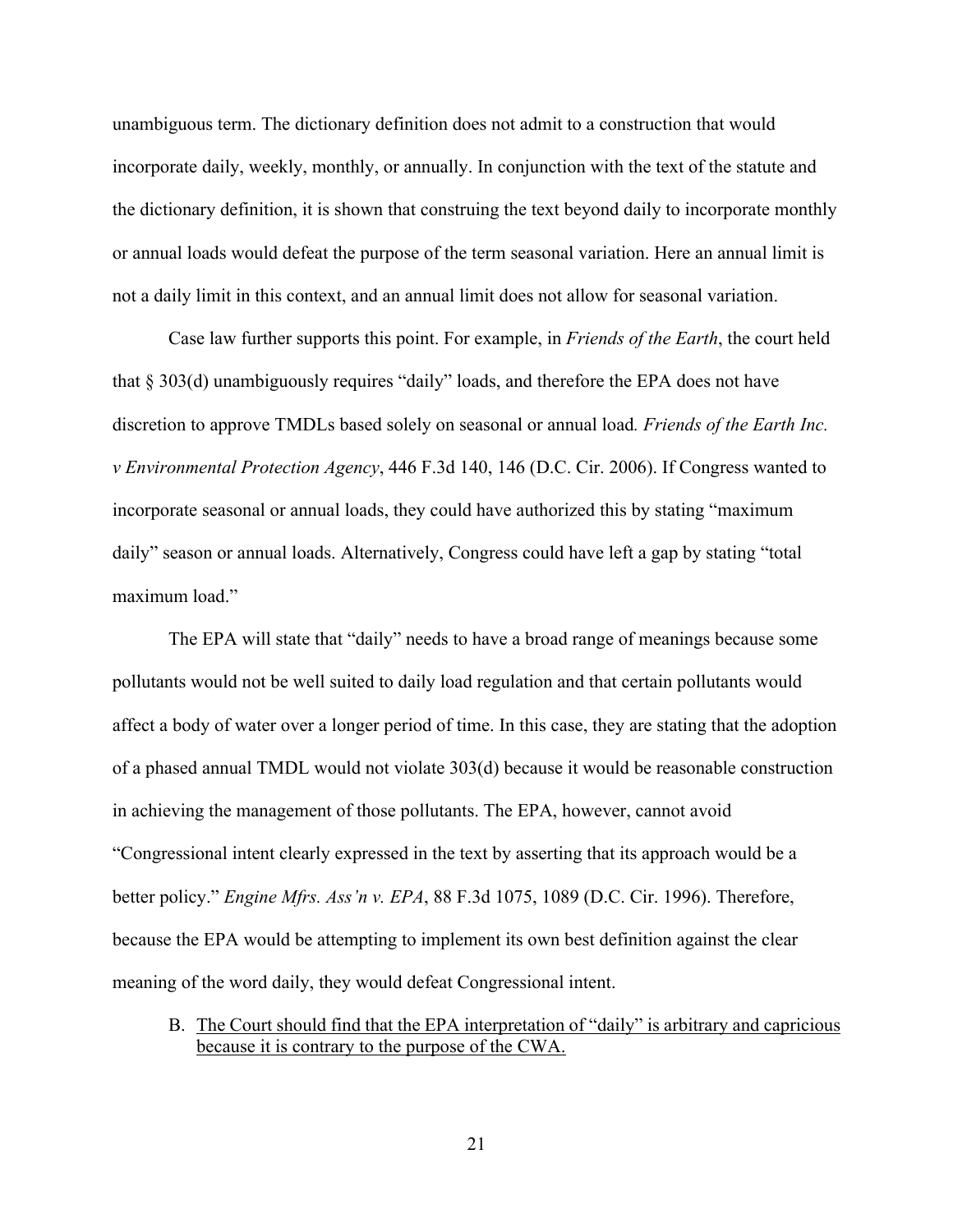The CWA requires the EPA to determine a TMDL at the level necessary to achieve the proper water quality standards. 33 U.S.C.  $\S$  1313(d)(1)(A). To establish this TMDL, the EPA must take into consideration the severity of the pollution and the designated uses of the water source. *Id*. A circuit split exists as to whether "daily" in TMDL may be interpreted to mean a timeframe other than daily. The D.C. Circuit has barred the EPA from adopting a different interpretation because the statute itself contemplate for a "daily" total. *Friends of Earth, Inc. v. E.P.A.,* 446 F.3d 140, 146 (C.A.D.C., 2006). Conversely, Second Circuit held that EPA need only provide numerical standards for other periods of time to satisfy the statutory requirement of a TMDL determination. *Nat. Resources Def. Council, Inc. v. Muszynski*, 268 F.3d 91, 98 (2d Cir. 2001).

# IV. THE COURT SHOULD FIND THE EPA'S ADOPTION OF A CREDIT FOR ANTICIPATED BMP POLLUTION REDUCTIONS TO BE ARBITRARY AND CAPRICIOUS BECAUSE THERE IS NO ASSURANCE OF BMP IMPLEMENTATION.

When reviewing an agency's decision to implement a certain policy, a court must set aside any agency action determined to be arbitrary and capricious, an abuse of discretion, or contrary to the law. 5 U.S.C.  $\S 706(2)(A)$ . Generally, agency action is arbitrary and capricious when it inexplicable departs from previous agency practices. *Encino Motorcars, LLC v. Navarro*, 136 S.Ct. 2117, 2126 (2016). The narrow standard of arbitrary and capricious requires courts to consider only whether the agency examined the relevant data and articulated a satisfactory explanation, including a rational connection between the facts and the agency's decision. *Dept. of Com. v. New York,* 139 S. Ct. 2551, 2569 (2019). A court may not substitute its own judgment when agency action is based on rational consideration of the relevant factors; however, such action may be arbitrary and capricious if it is not supported by an adequate consideration. *Motor*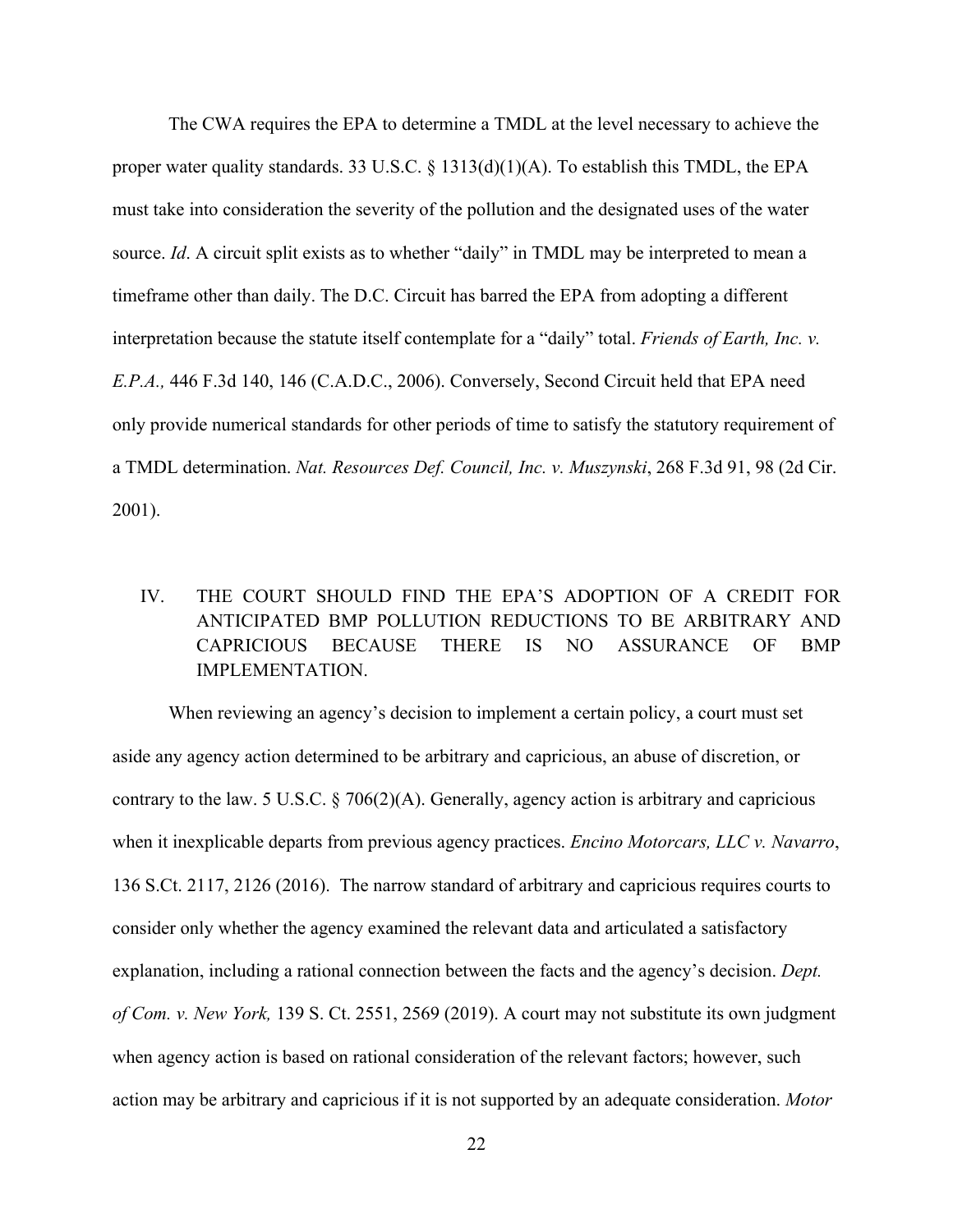*Veh. Mfrs. Ass'n of U.S., Inc. v. State Farm Mut. Auto. Ins. Co*., 463 U.S. 29, 42-43 (1983). Furthermore, any agency decision must be supported by an explanation of why the decision is a good policy to survive judicial review. *F.C.C. v. Fox TV Stations, Inc.,* 556 U.S. 502, 515 (2009).

A. The Court should find the EPA adoption of a credit for anticipated BMP reductions is arbitrary and capricious because it constitutes an unexplained inconsistency with prior agency regulations.

An agency has broad authority to change its position, but it must demonstrate that it is cognizant of existing policies and explain its reason for the change; therefore, an unexplained inconsistency is unlawful exercise of discretion. *Encino Motorcars*, 136 S.Ct. at 2125-26. To determine the meaning of an agency's regulations, a court should only defer to the agency's interpretation if the regulation is genuinely ambiguous. *Kisor v. Wilkie*, 139 S. Ct. 2400, 2415 (2019). A court should only defer to an agency's interpretation of its own regulations after the regulation is determined to be genuinely ambiguous. *Id*. at 2415. To determine that a regulation is genuinely ambiguous, a court must exhaust all standard tools of construction. *Id*. at 2414. Any regulation that is not genuinely ambiguous must be given its plain meaning as required by the text. *Id*. at 2415.Even if a regulation is genuinely ambiguous, court should not give weight to an agency's interpretation of its own regulation if such interpretation is plainly erroneous or contrary to the regulation. *Christopher v. SmithKline Beecham Corp.,* 567 U.S. 142, 155 (2012); *see also Bowles v. Seminole Rock & Sand Co.,* 325 U.S. 410, 414 (1945). While an agency may not contradict its valid regulations, an inconsistency between the agency's position at the early stages of consideration and final action is not sufficient to show that the agency acted arbitrarily and capriciously. *Natl. Ass'n of Home Builders v. Defs. of Wildlife*, 551 U.S. 644, 658-59 (2007).

A regulation is only considered genuinely ambiguous if it remains ambiguous even after exhausting all standard tools of construction. *Kisor*, at 2414. For example, a regulation will not be held as genuinely ambiguous if the court has not made a conscientious effort to apply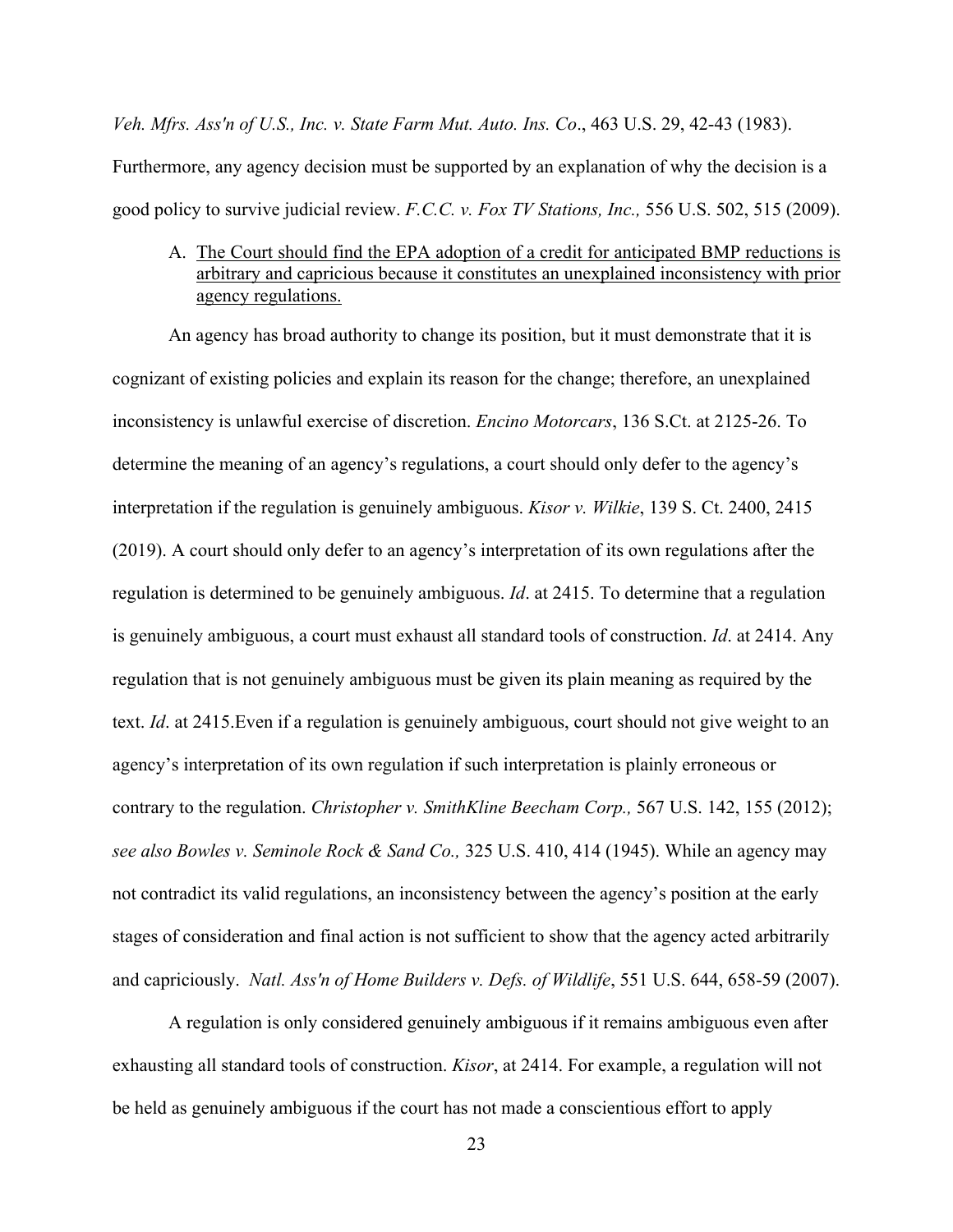common interpretive canons such as text, structure, history, and purpose. *Id*. at 2423-24. The Court in *Kisor* held that it was improper to give deference to the Board of Veterans' Appeals' interpretation before the regulation was found to be genuinely ambiguous. *Id*. at 2424. It concluded that if a regulation is not genuinely ambiguous, there is no need for deference, so courts should apply the plain meaning of the regulation. *Id*. at 2415. The court also recognized that it is not always appropriate to afford deference, even when the regulation is ambiguous, if the interpretation is not one that Congress would intend to receive deference. *Id*. at 2424. If the regulation is genuinely ambiguous, a court may still consider the agency's interpretation, but it should reject any interpretation that is plainly erroneous or contrary to the regulation. *Christopher*, 567 U.S. at 155; *see also Seminole Rock*, 325 U.S. at 414.

An agency may not take action that is inexplicably inconsistent with its prior policies; however, mere inconsistency between the agency's position at the earlier stages of consideration and final action is insufficient set aside such action as arbitrary and capricious. *Encino Motorcars*, 136 S.Ct. at 2126; *Defs. of Wildlife*, 551 U.S. at 658-59. For example, agency action will not be found arbitrary and capricious simply because the agency changed its mind and adopted a different position than it first considered*. Defs. of Wildlife*, 551 U.S. at 658-59. In *Defenders of Wildlife*, the Court held that an EPA policy was not arbitrary and capricious when it was inconsistent with the position the agency had first considered. *Id*. The Court reasoned that only final agency action was reviewable; therefore, an agency overruling of its own non-binding determination does not per se render the action arbitrary and capricious. *Id*. at 659.

The current case is similar to *Kisor* and distinguishable from *Defenders of Wildlife*. This case is comparable to *Kisor* because the lower court in both cases improperly gave deference to an agency interpretation of its own regulations. In *Kisor*, the court failed to consider standard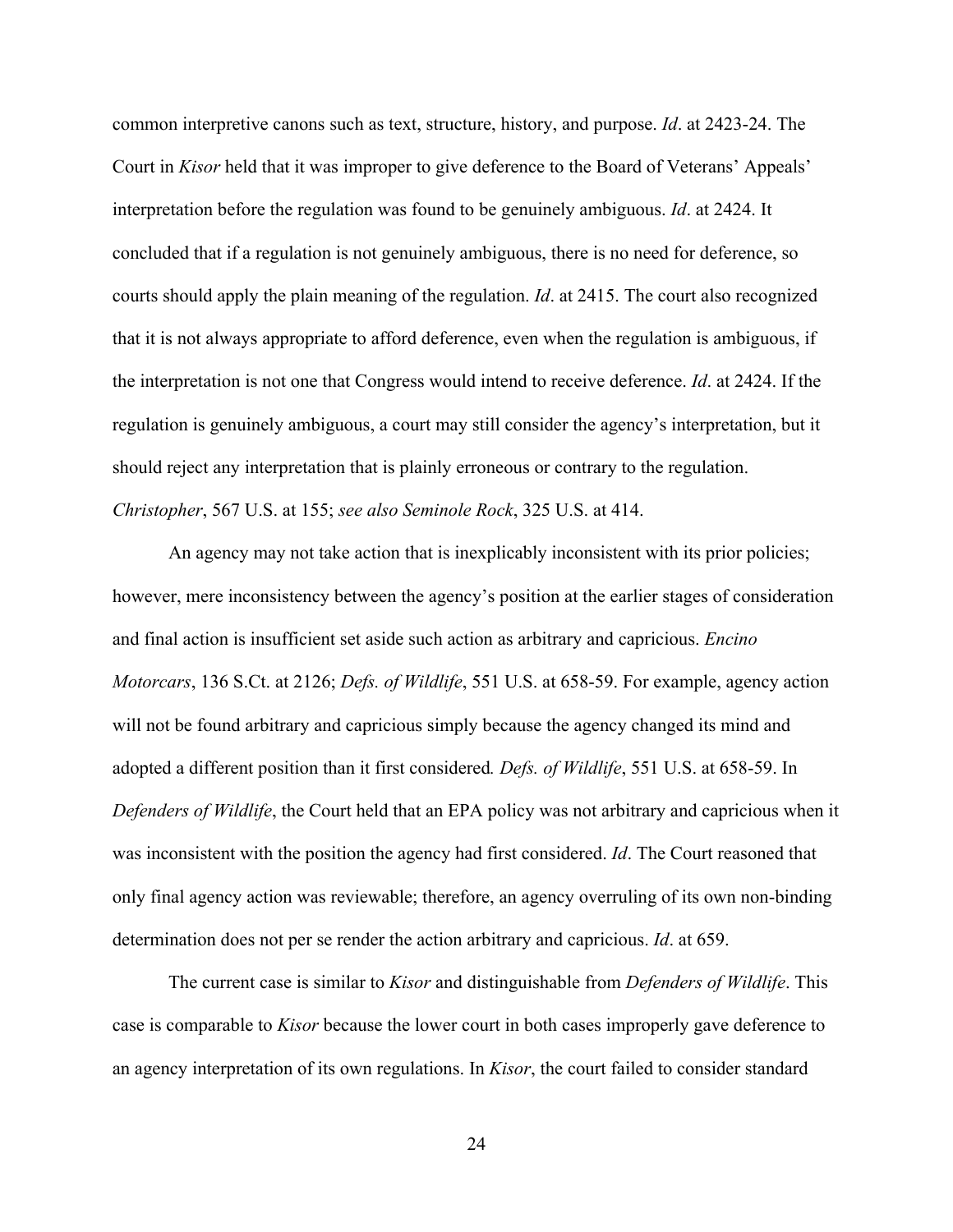canons of construction before determining that the regulation was genuinely ambiguous. Similarly, the trial court in this case did not consider any common interpretive canons before deferring to the EPA's interpretation of 40 C.F.R. § 130.2(i). The court in *Kisor* held that it was improper to defer to the Board of Veterans' Appeals' interpretation before the regulation was found genuinely ambiguous through exhaustion of such canonical considerations. This court should similarly find that the EPA's interpretation of 40 C.F.R. § 130.2(i) should not receive deference because the lower court did not exhaust standard canons of interpretation to determine that the regulation was genuinely ambiguous.

The present case is also distinguishable from *Defenders of Wildlife* because the EPA's action here is inconsistent with prior binding regulations, not just agency guidance documents. In *Defenders of Wildlife*, the final agency action was only challenged as inconsistent with a preliminary determination of the agency before promulgation of binding regulations. In this case however, the policy adopted by the EPA is inconsistent with 40 C.F.R. § 130.2(i), not just the 1991 guidance document requiring a reasonable assurance of BMP reductions to provide a credit for point sources. The Court in *Defenders of Wildlife* held that the agency did not act arbitrarily and capriciously because the inconsistency was between the agency's position at the earlier stages of consideration and final action. Conversely, this Court should find the EPA's determination arbitrary and capricious because the inconsistency arises between multiple binding regulations if it constitutes a departure from its established practices.

Because agency regulations that are not genuinely ambiguous must be interpreted by their plain meaning, the text of the EPA regulation itself is controlling. In its own regulations, the EPA defines TMDL as:

The sum of the individual WLAs for point sources and LAs for nonpoint sources and natural background. If a receiving water has only one point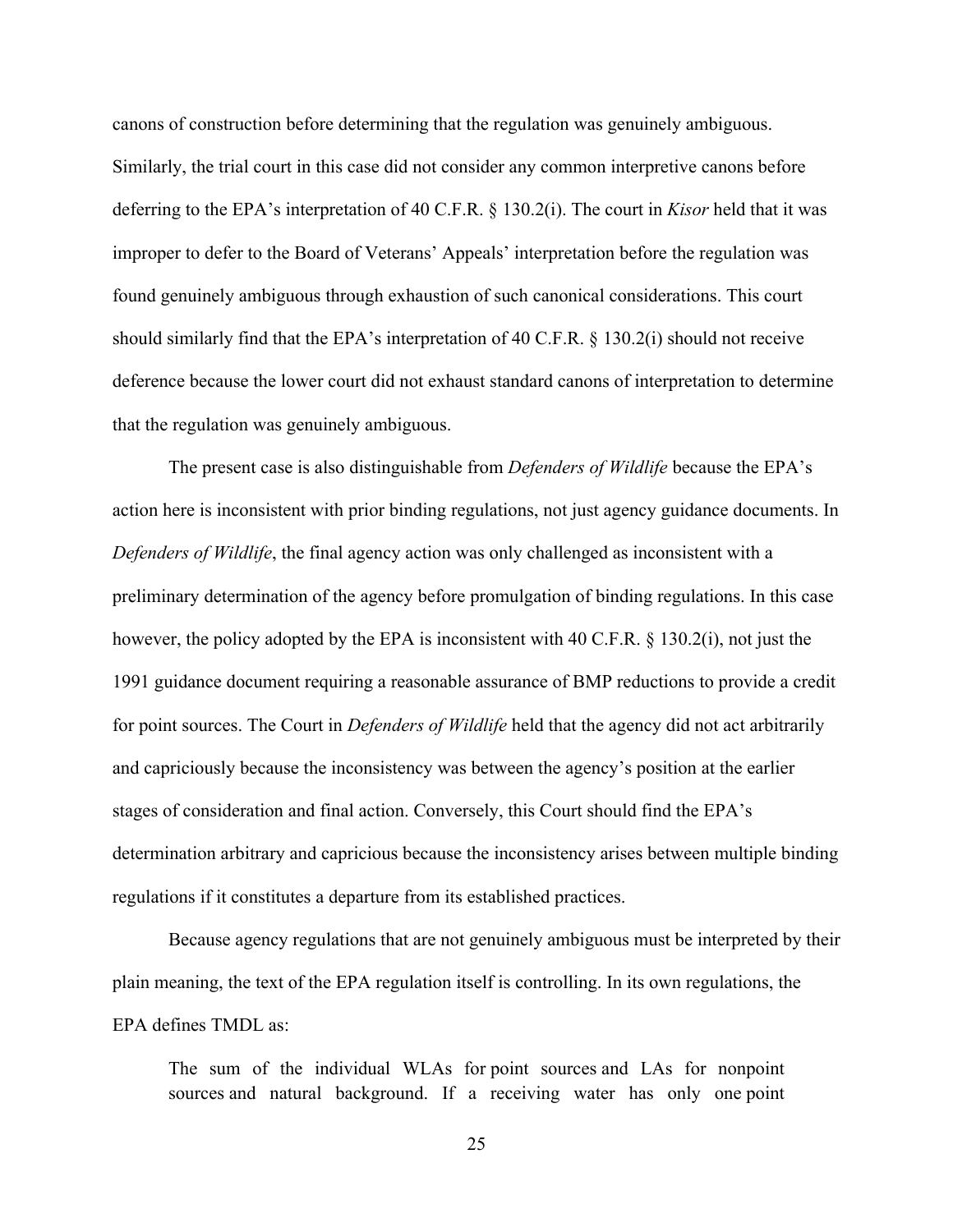source discharger, the TMDL is the sum of that point source WLA plus the LAs for any nonpoint sources of pollution and natural background sources, tributaries, or adjacent segments. TMDLs can be expressed in terms of either mass per time, toxicity, or other appropriate measure. If Best Management Practices (BMPs) or other nonpoint source pollution controls make more stringent load allocations practicable, then waste load allocations can be made less stringent. Thus, the TMDL process provides for nonpoint source control tradeoffs.

40 C.F.R. § 130.2(i). The regulation contemplates that the TMDL will be the sum of pollution from all point sources, nonpoint sources, and natural sources, allowing for tradeoffs between sources within the defined maximum. *Id*. Although the regulation allows credit for BMP reductions of nonpoint source pollution, such credit is only permissible when such reductions are practicable. *Id*. This language inherently qualifies the issuance of BMP credits; therefore, consideration of anticipated reduction is only permissible if it is reasonably likely that the proposed BMPs will be successful.

The EPA may argue that this case is factually similar to *Defenders of Wildlife* because the agency's final action in both cases was inconsistent with prior, non-binding agency positions. While this factual contention is accurate, the argument should be rejected because the agency's final action in *Defenders of Wildlife* was only inconsistent with a non-binding consideration, but in this case, the agency's action conflicts with its own binding regulations. Furthermore, the EPA may argue that its interpretation of 40 C.F.R. §130.2(i) should receive judicial deference because the regulation is ambiguous. Even if that were true, an agency's interpretation of an ambiguous regulation cannot be contrary to the regulation or plainly erroneous.

The EPA regulation allowing for BMP credits was not genuinely ambiguous, so the plain meaning of the regulation controls. This regulation is binding; therefore, any unexplained inconsistency resulting from agency action will be considered arbitrary and capricious. The plain meaning of the regulation only provides credits when nonpoint source BMP reductions are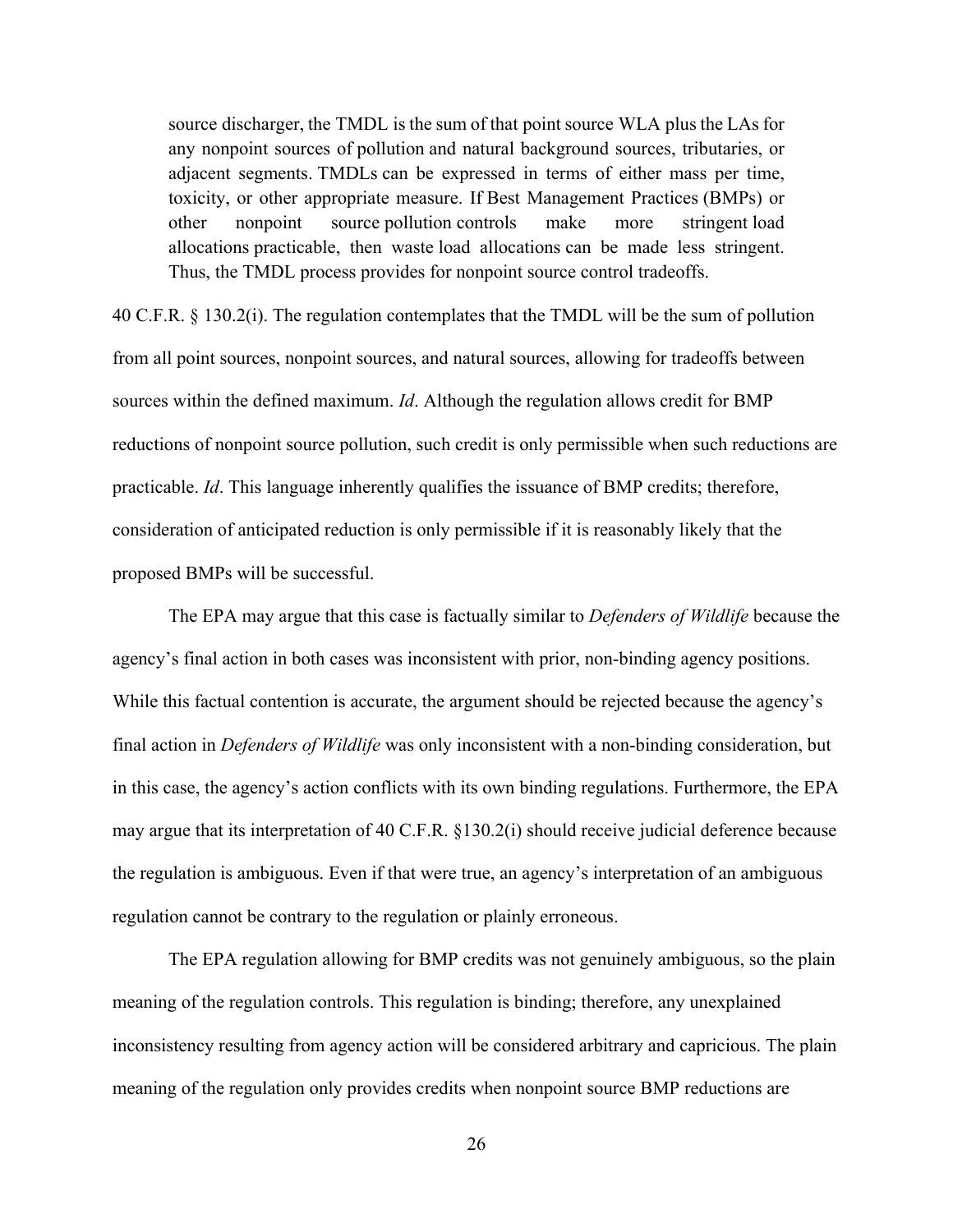practicable. Because the current proposed BMPs are unlikely to be successful in reaching water quality standards, the reduction of nonpoint source pollution is not practicable. Issuance of a BMP credit under the current EPA proposal does not satisfy the qualifying requirement in the EPA's own regulations; therefore, such action is arbitrary and capricious.

## B. The Court should find the EPA adoption of a credit for anticipated BMP reductions is arbitrary and capricious because the decision was not supported by adequate consideration of relevant factors.

When determining whether agency action is arbitrary and capricious, a court may not substitute its own judgement for that of the agency. *State Farm*, 463 U.S. at 42-43. The court should only consider whether the agency used relevant data and articulated a satisfactory explanation of the rationale for its decision. *Id*. at 43; *New York*, 139 S. Ct. at 2569. An agency has broad discretion to make decisions based on its expertise, but a decision will still be found arbitrary and capricious:

If the agency has relied on factors which Congress has not intended it to consider, entirely failed to consider an important aspect of the problem, offered an explanation for its decision that runs counter to the evidence before the agency, or is so implausible that it could not be ascribed to a difference in view or the product of agency expertise.

*State Farm*, 463 U.S. at 43. Furthermore, courts should not accept post hoc rationalizations for agency action. *Id*. at 50. If agency action is to survive judicial review, it must do so based solely on the agency's articulated rationale. *Id*.; *Burlington Truck Lines, Inc. v. U.S.,* 371 U.S. 156, 168- 69 (1962). It is not sufficient for the agency to show that a rationale exists, but rather that the articulated rationale will result in a good policy*. F.C.C.,* 556 U.S. at 515 (2009).

Agency action should be set aside as arbitrary and capricious when such action is based on improper or inadequate consideration of relevant factors. *State Farm*, 463 U.S at 43. For example, the Supreme Court has held agency action to be arbitrary and capricious when the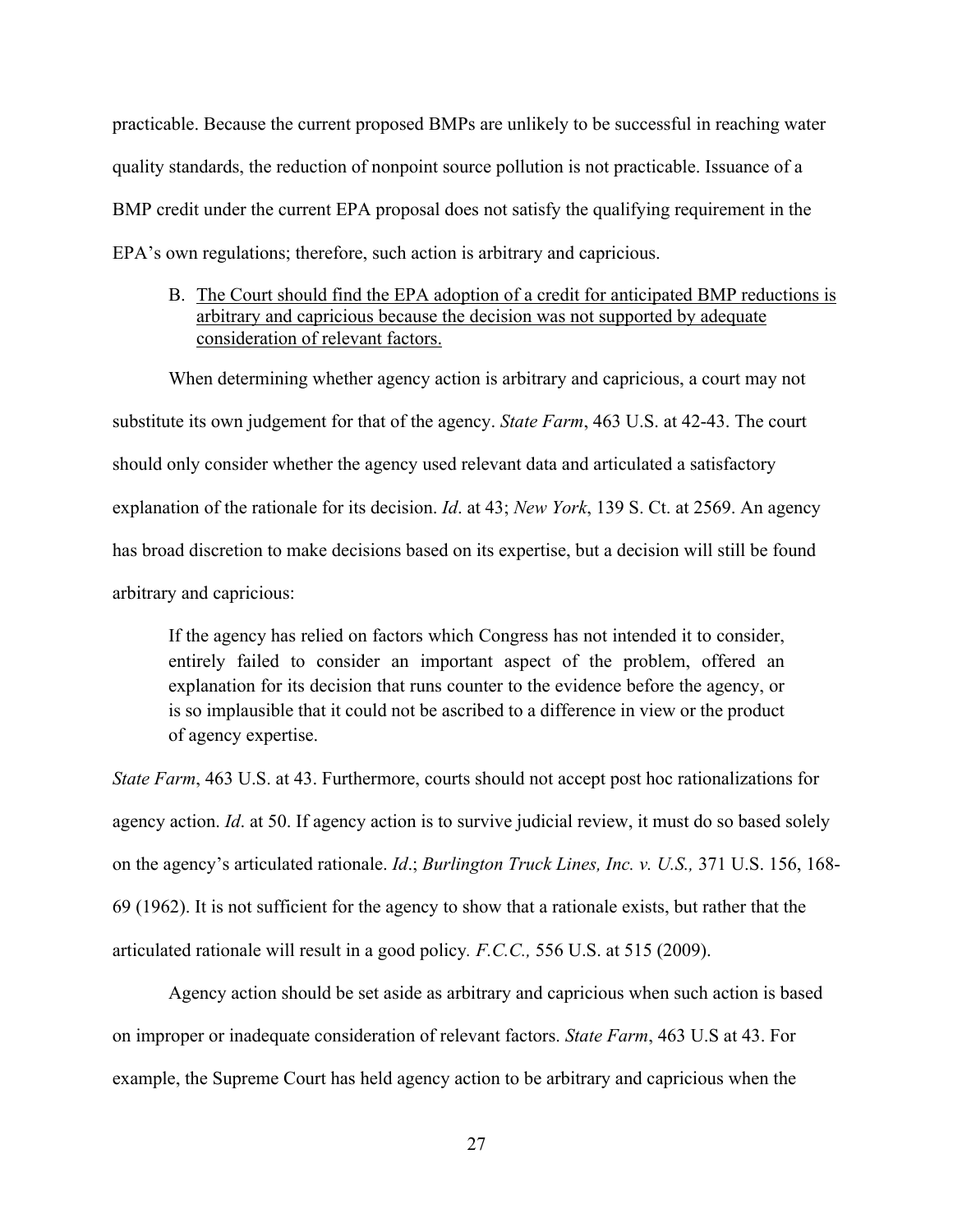agency fails to consider important relevant factors or considers factors that Congress did not intend. *Id*. at 43. In *State Farm*, the Court set aside a decision by the National Highway Traffic Safety Administration to rescind seatbelt regulations because the agency did not adequately articulate a rational connection between its judgment and findings of fact. *Id.* at 56. The Court recognized that, while the agency was correct to consider cost in the decision-making process, the agency gave too much consideration to that factor. *Id*. at 54-55.

In addition to consideration of the relevant factors, and perhaps more importantly, an agency must show that its judgement will produce good policy. *F.C.C.,* 556 U.S. at 515 (2009). For example, agency action has passed the arbitrary and capricious standard, despite the lack of empirical evidence, when it provides sufficient qualitative support for its decision. *Id*. at 519. In *F.C.C.,* the Court found the agency's rational to limit the exposure of children to indecency was sufficient to survive an arbitrary and capricious challenge. *Id*. The Court emphasized the importance of articulating rationale so that an agency may demonstrate its judgement as a good policy choice. *Id*. at 515. While the agency need not demonstrate that its policy choice is the best option, it must at least show that it is a good option. *Id*.

The case now before the Court is similar to *State Farm* and distinguishable from *F.C.C.* This case is comparable to *State Farm* because the agencies in both cases failed to support their action with adequate consideration of the relevant factors. In State Farm, the National Highway Traffic Safety Administration did not articulate a rationale for its decision and gave too much weight to one consideration. The EPA in this case also failed to provide adequate justification for its decision to adopt the TMDL implementation plan first proposed by New Union. Furthermore, the CWA requires the EPA to consider the severity of pollution and the designated uses of the water source in implementing a TMDL. There are no facts to indicate that the EPA considered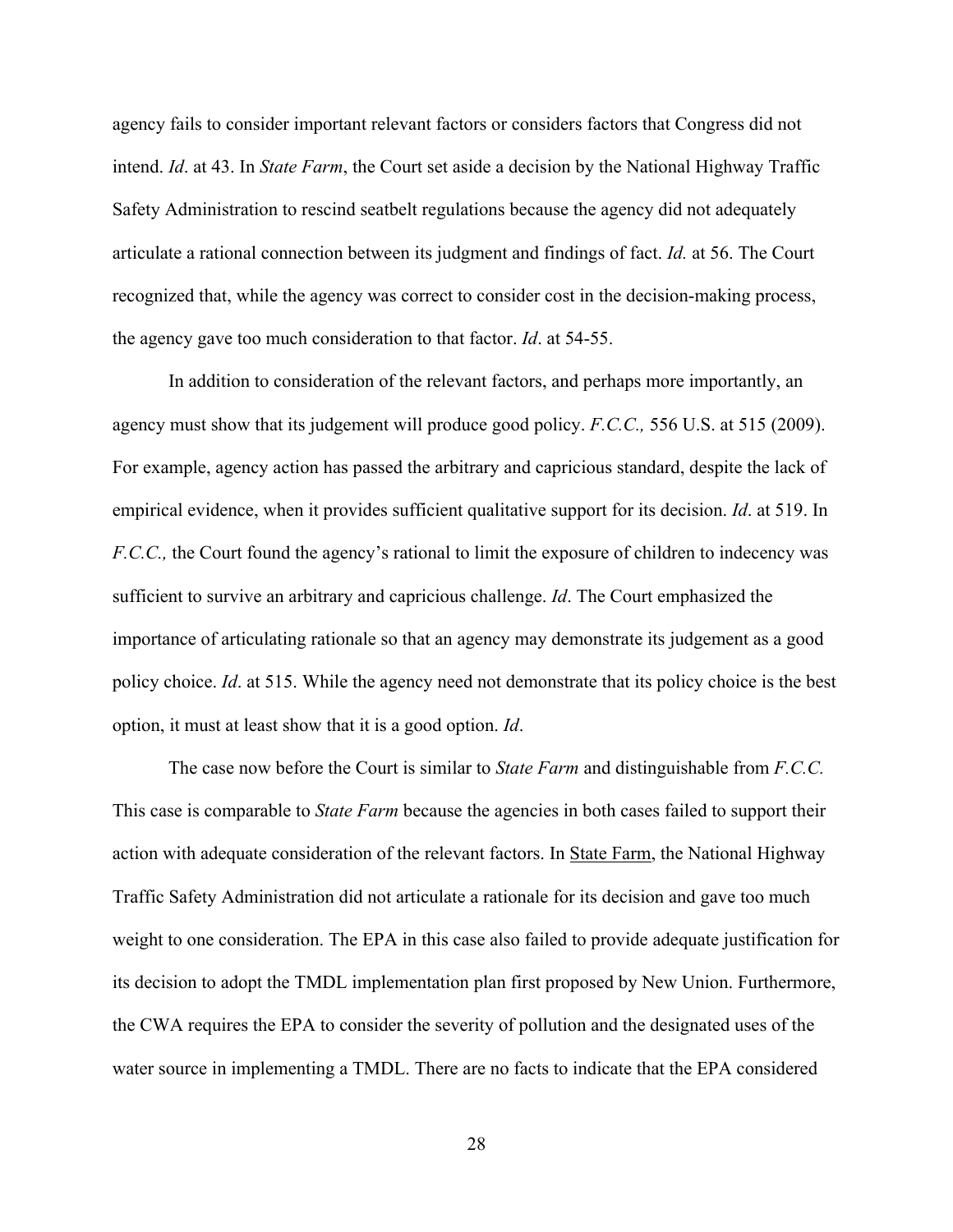either of those factors before adopting the state's original TMDL proposal. The Court in *State Farm* held that the agency action was arbitrary and capricious for improper or inadequate consideration of relevant factors. Likewise, this Court should hold that the EPA's adoption of New Union's first proposed TMDL because the EPA did not consider the relevant factors as intended by Congress or articulate its rationale.

This case is also distinguishable from *F.C.C.* because the EPA here failed to show that the adoption of a credit for anticipated BMP reductions. In *F.C.C.,* the agency articulated its rationale providing qualitative support for its decision. The agency in that case was able to show that its decision was good policy. In this case, however, the EPA did not provide any reasons, qualitative or otherwise, as to why the adoption of the BMP credit was good policy. In fact, the EPA's own findings seem to indicate the opposite. The EPA plan identifies no method for enforcing the BMPs and recognizes the likelihood that these BMPs will not be implemented. The Court in *F.C.C.* held that the agency's action was not arbitrary and capricious because it showed that its decision would result in good policy. This Court should reach the opposite conclusion and hold the EPA's action to be arbitrary and capricious because the EPA can not demonstrate that its adoption of the BMP credit is good policy.

The EPA may argue that *State Farm* is distinguishable because it considered the extensive factual record of the state agency. It may further challenge that F.C.C. is similar because any policy which reduces the current level of pollution in Lake Chesaplain is a good policy relative to the current lack of quality standards. Both of these arguments should be rejected as contrary to public policy. Regardless of the EPA's internal considerations, it is still required to articulate its rationale to show a reasonable connection between its judgement and the facts. Furthermore, the very essence of this articulation requirement is to show that agencies are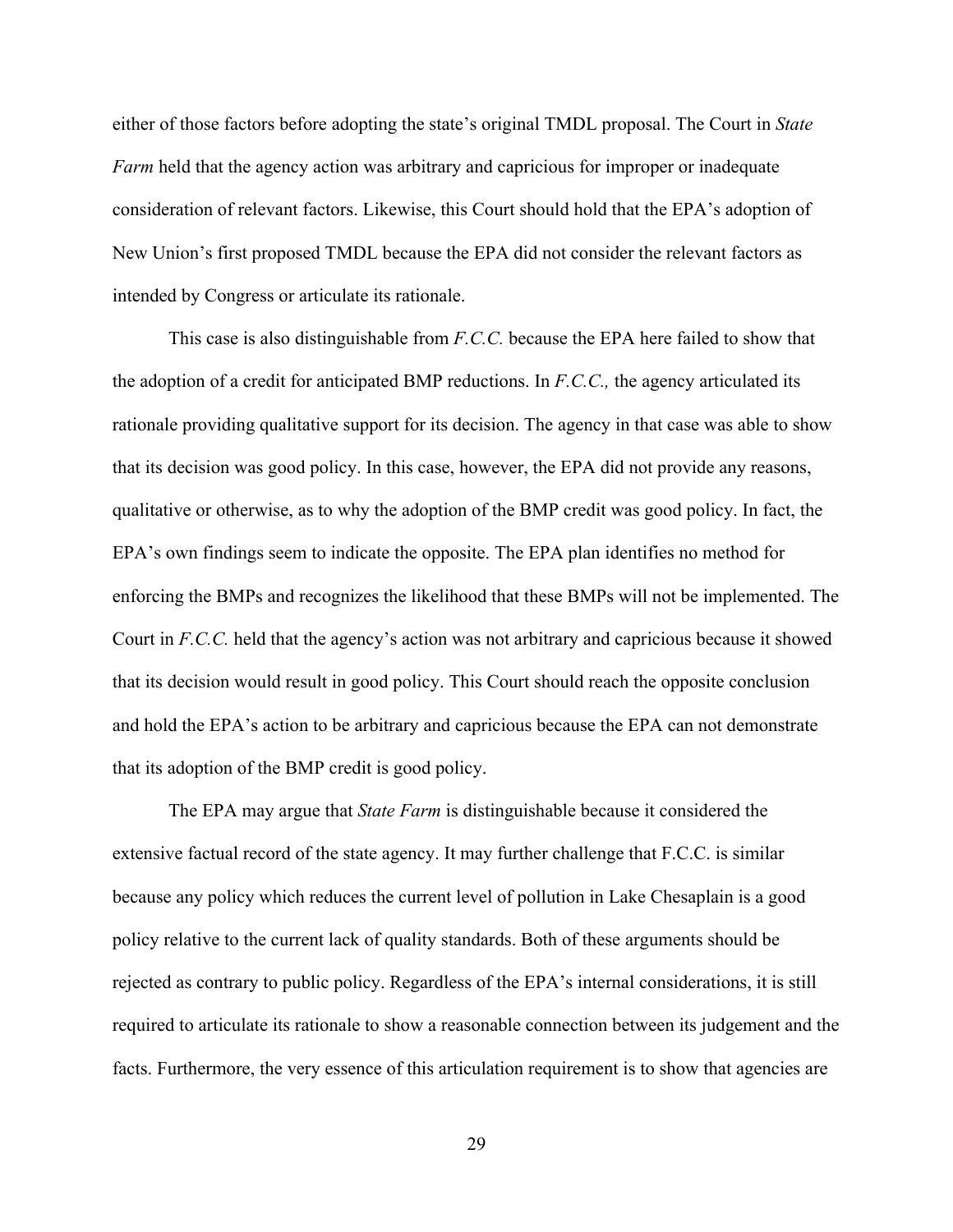cognizant of their actions and demonstrate to the public that their action will result in good policy.

The EPA's adoption of a credit for anticipated BMPs was not supported by adequate consideration of the relevant facts, nor any articulation of the agency's rationale. Furthermore, the agency did not demonstrate that this action would result in good policy. The EPA decision to provide the BMP credits was arbitrary and capricious because it failed to provide reasoned support connecting its decision to the facts. Furthermore, the decision is arbitrary and capricious because it constitutes an unexplained inconsistency with prior agency policy. Because of these reasons, the EPA adoption of a credit for BMP reductions should be set aside as arbitrary and capricious.

#### **CONCLUSION**

First, the Court should find that the EPA's action is ripe for judicial review because no more benefit should be derived from further factual findings, delayed review will cause severe hardship for the regulated parties, and such review would not interfere with further agency action. Second, the Court should find that the EPA's rejection of New Union's TMDL is a permissible construction because the statute is ambiguous, and the EPA's construction was not arbitrary and capricious. Third, the Court should find that the EPA's interpretation of "daily" was in violation of CWA § 303(d) because it was contrary to the Congressional intent. Lastly, the Court should find that the EPA's decision to adopt credits for anticipated BMPs was arbitrary and capricious because it was not supported by adequate consideration of the relevant facts.

 $\setminus$